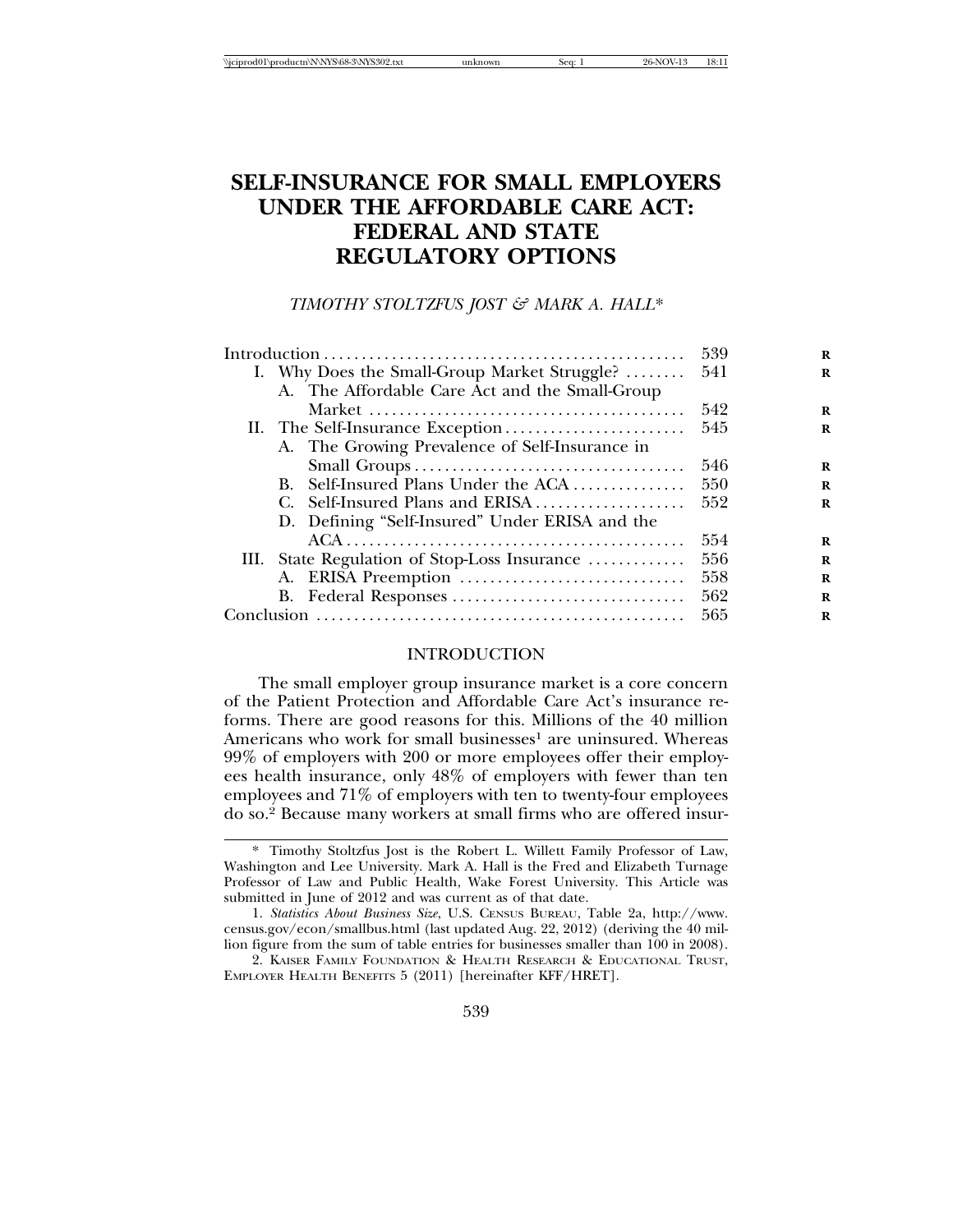ance decline the offer—often because they cannot afford their share of the premiums—only 31% of employees of the smallest firms are covered by their employer's group health insurance.3 Finally, Americans insured through small businesses tend to face much higher cost-sharing obligations, in particular higher deductibles, when they actually use health care.<sup>4</sup> If the United States ever hopes to provide access to health care for all Americans, the nation must determine how to extend adequate coverage for employees of America's small businesses.

Congress attempted to address these problems in the Affordable Care Act ("ACA"). The ACA contains numerous provisions intended to make health insurance more affordable to small businesses and to offer better coverage to their employees.5 However, the ACA contains a major loophole. Many of the ACA's protections do not extend to "self-insured" employment-related groups.6 Self-insured plans are employee health benefit plans where the risk is borne by the employer. Typically they are found among large employers, but insurers increasingly are marketing self-insured plans to small groups that are less capable of bearing the risks associated with such plans.7

Enrollees in self-insured plans are deprived of important protections guaranteed by the ACA. Moreover, small employers can game the provisions of the ACA by self-insuring at a low cost as long as their employees are healthy, and then switching into the regulated insurance markets as soon as the health of their group deteriorates. Within the ACA's regulated insurance markets, all groups are charged the same rate regardless of health status and insurers cannot exclude individuals with preexisting conditions. Thus selfinsurance threatens to undermine the ACA's small-group reforms, presenting "a clear and present danger to the viability of the smallemployer market."8

This Article examines the threat that self-insurance poses to the ACA's small-group reforms. First, it considers the dysfunctions of the small-group health insurance market and how the reforms of

<sup>3.</sup> *Id.* However, many of those not covered may be covered by their spouse's policy or by Medicaid or another public program.

<sup>4.</sup> *Id.* at 101–02.

<sup>5.</sup> *See infra* pp. 3–5.

<sup>6.</sup> *See infra* pp. 9–10.

<sup>7.</sup> *See infra* pp. 6–8.

<sup>8.</sup> RICK CURTIS & ED NEUSCHLER, INST. FOR HEALTH POLICY SOLUTIONS, SMALL-EMPLOYER ("SHOP") EXCHANGE ISSUES 10 (2011), *available at* http://www.health exchange.ca.gov/Documents/Small%20Employer%20(SHOP)%20Exchange%20 Issues.pdf.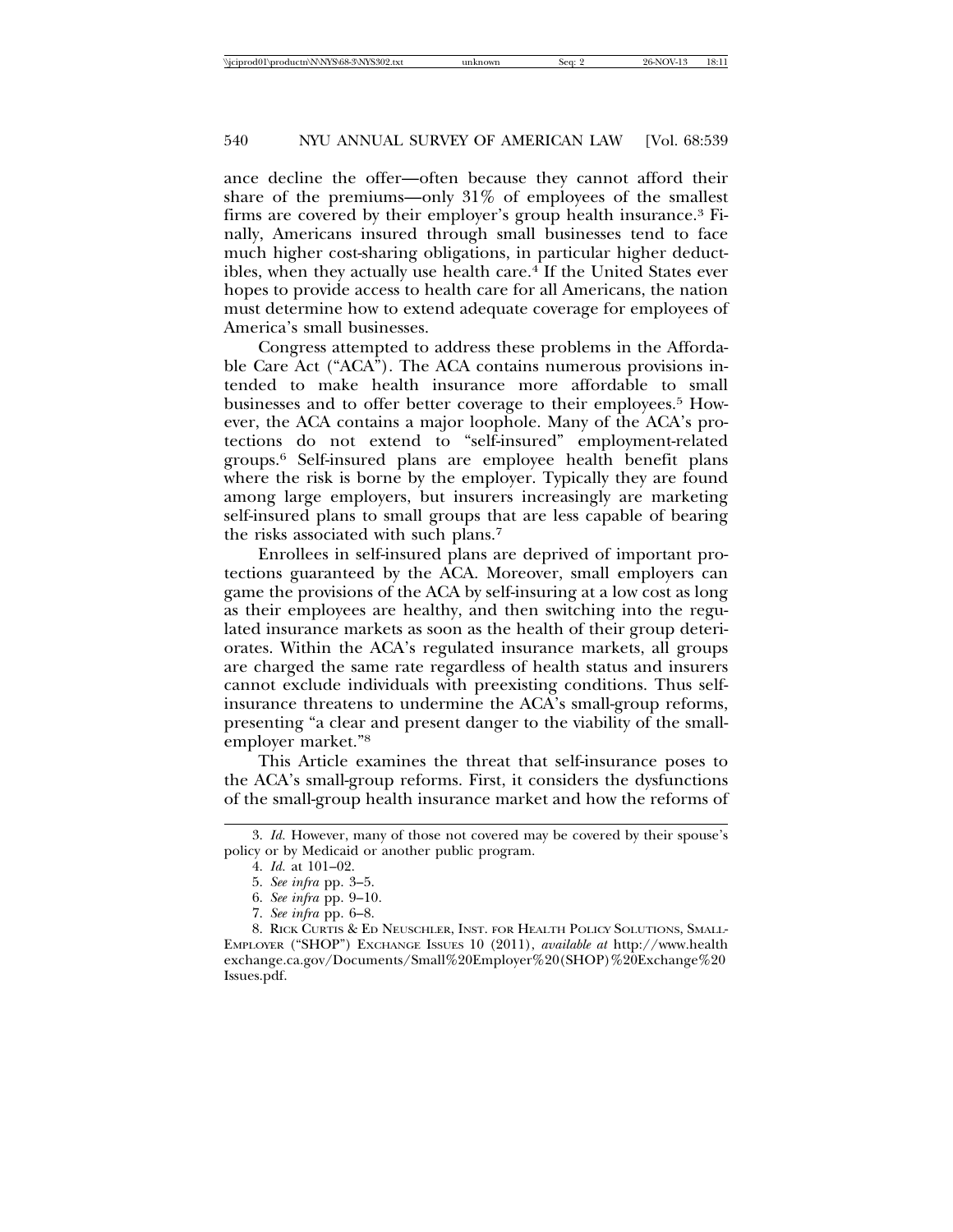the ACA address these problems. It next explains how self-insurance works and how it came to be common. It then analyzes the dangers self-insurance poses for the small-group market, focusing in particular on the role that "stop-loss" coverage—which is reinsurance for self-insured firms—plays in threatening the ACA's smallgroup reforms. Finally the Article analyzes how the state and federal governments can protect the ACA's small-group market reforms by limiting the ability of small groups to self-insure.

# WHY DOES THE SMALL-GROUP MARKET STRUGGLE?

Unlike the individual health insurance market, the small-group market does not suffer from inadequate availability of insurance. Rather, the problem is affordability. Since the enactment of the Health Insurance Portability and Accountability Act in 1996, all insurers that participate in the small-group market have been required to guarantee coverage and renewability to small employers that desire it.9 However, this existing federal law neither regulates the pricing of small-group insurance nor, in particular, prohibits insurers from charging higher premiums depending on the health status of the group.

Comparable health insurance coverage costs more for small groups than large groups.10 This is because administrative costs are higher for covering small groups, smaller groups have less bargaining power, and insurers charge a risk premium to account for the increased actuarial uncertainty of insuring smaller groups.11 Small groups that disproportionately employ older workers or that cover employees or family members with serious medical needs face even higher costs.<sup>12</sup> Indeed, such employers may find coverage simply unaffordable. For example, many small groups that disproportionately employ low-wage workers, such as restaurants or landscaping services, may find that providing health insurance nearly doubles

I.

<sup>9. 42</sup> U.S.C. §§ 300gg–11(a), 300gg–12(a) (2006).

<sup>10.</sup> STACEY MCMORROW ET AL., THE URBAN INST., THE EFFECTS OF HEALTH RE-FORM ON SMALL BUSINESSES AND THEIR WORKERS 2 (2011), *available at* http://www. urban.org/UploadedPDF/412349-Effects-of-Health-Reform-on-Small-Businesses. pdf. In fact, small businesses pay lower premiums than large groups, but this is a function of the fact that small-group plans have much higher cost sharing, and thus provide much less in benefits. KFF/HRET, *supra* note 2, at 22.

<sup>11.</sup> MCMORROW ET. AL., *supra* note 10, at 2.

<sup>12.</sup> MARK A. HALL, REFORMING PRIVATE HEALTH INSURANCE 18–19 (1994).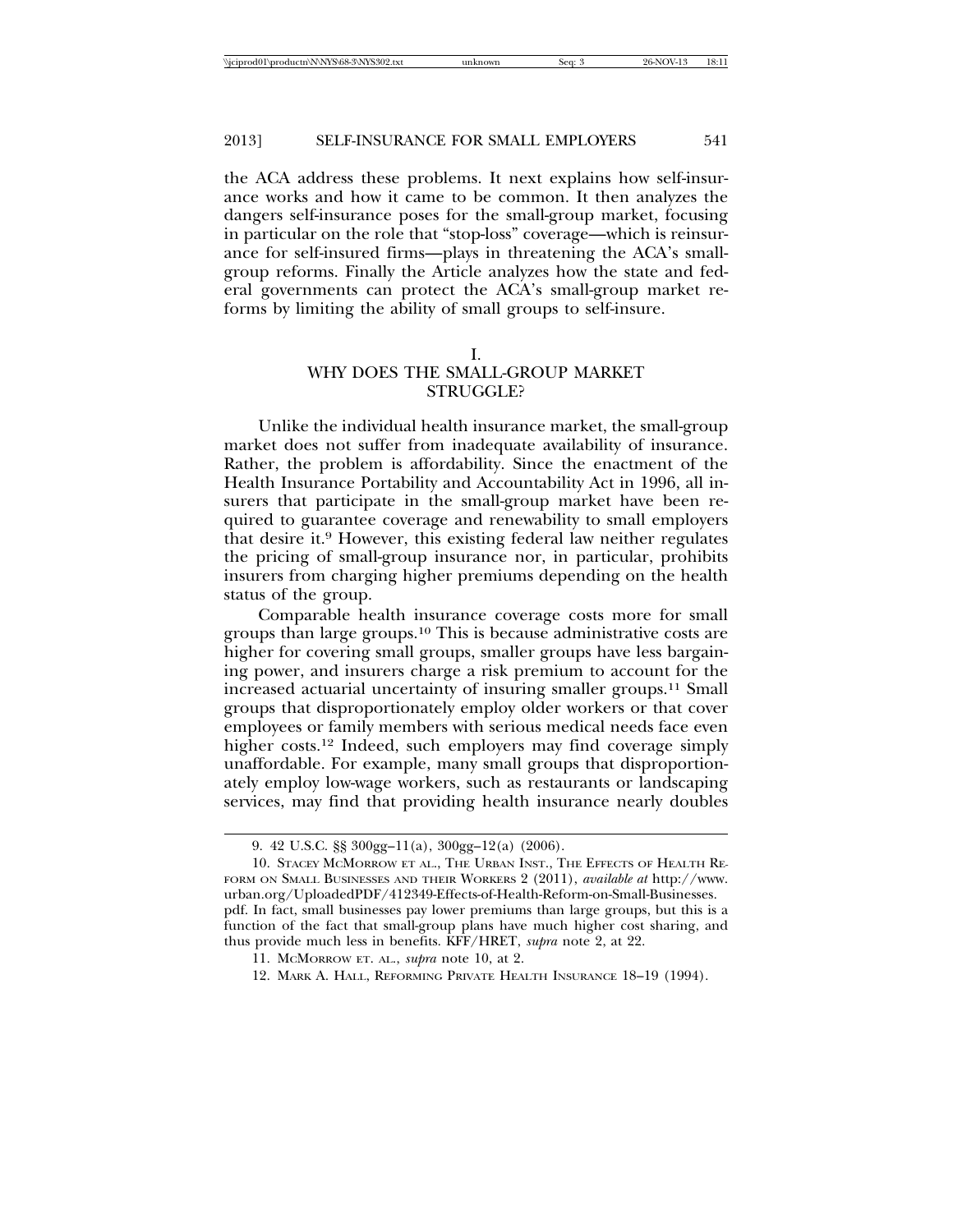their labor costs.13 As a result, in low-wage sectors of the economy health insurance may be unaffordable even for healthy groups.

Even if small employers offer health insurance coverage to their employees, coverage is usually less generous than that offered by large employers. While services covered by small groups are usually comparable to those covered by large groups, $14$  small-group plans generally have much higher cost-sharing requirements in the form of deductibles, coinsurance, and copayments. Over 25% have deductibles of over \$2000, compared to only 5% of large employer plans.15 This is directly related to the problem of affordability, because high cost-sharing plans are often all that small employers can afford. These plans can leave small-firm employees exposed to considerable expense, even beyond their insurance premiums.

#### *A. The Affordable Care Act and the Small-Group Market*

Congress attempted to address the problems facing the smallgroup market through the ACA by building on previously enacted legislation. Despite widespread belief to the contrary, the ACA is fundamentally a conservative piece of legislation because it builds on the current health care finance system rather than creating a new system from scratch.16 Therefore the ACA relies on the existing private insurance market, rather than establishing a new public system, and it builds on the employment-based system, rather than replacing it with coverage purchased only by individuals. While keeping these elements in place, the ACA attempts to reform our private health insurance system to give American employers, employees, and families access to private insurance that they can afford and that will meet their needs.

The ACA does this in four ways. First, the ACA incorporates a number of important consumer protections, some of which are al-

<sup>13.</sup> A worker employed at minimum wage of \$7.25 per hour for forty hours per week, fifty-two weeks per year, earns \$15,080 over the course of a year. *See Wages*, U.S. DEP'T OF LABOR, http://www.dol.gov/dol/topic/wages/minimum wage.htm (last updated July 24, 2009). In contrast, the average cost to the employer of a small-group health insurance policy in 2011 was \$5,328 for individual and \$14,098 for family coverage. KFF/HRET, *supra* note 2, at 22.

<sup>14.</sup> *See* DEP'T OF HEALTH & HUMAN SERV., CTR. FOR CONSUMER INFO. & INS. OVERSIGHT, ESSENTIAL HEALTH BENEFITS BULLETIN 4–5 (2011), http://cciio.cms. gov/resources/files/Files2/12162011/essential\_health\_benefits\_bulletin.pdf.

<sup>15.</sup> KFF/HRET, *supra* note 2, at 101–02.

<sup>16.</sup> The ACA amends sections of the Public Health Service Act, which was enacted by Congress in 1944. Public Health Service Act of 1944, Pub. L. No. 78-410 (codified as amended in 42 U.S.C. ch. 6A (2006 & Supp. V 2012)) [hereinafter PHSA].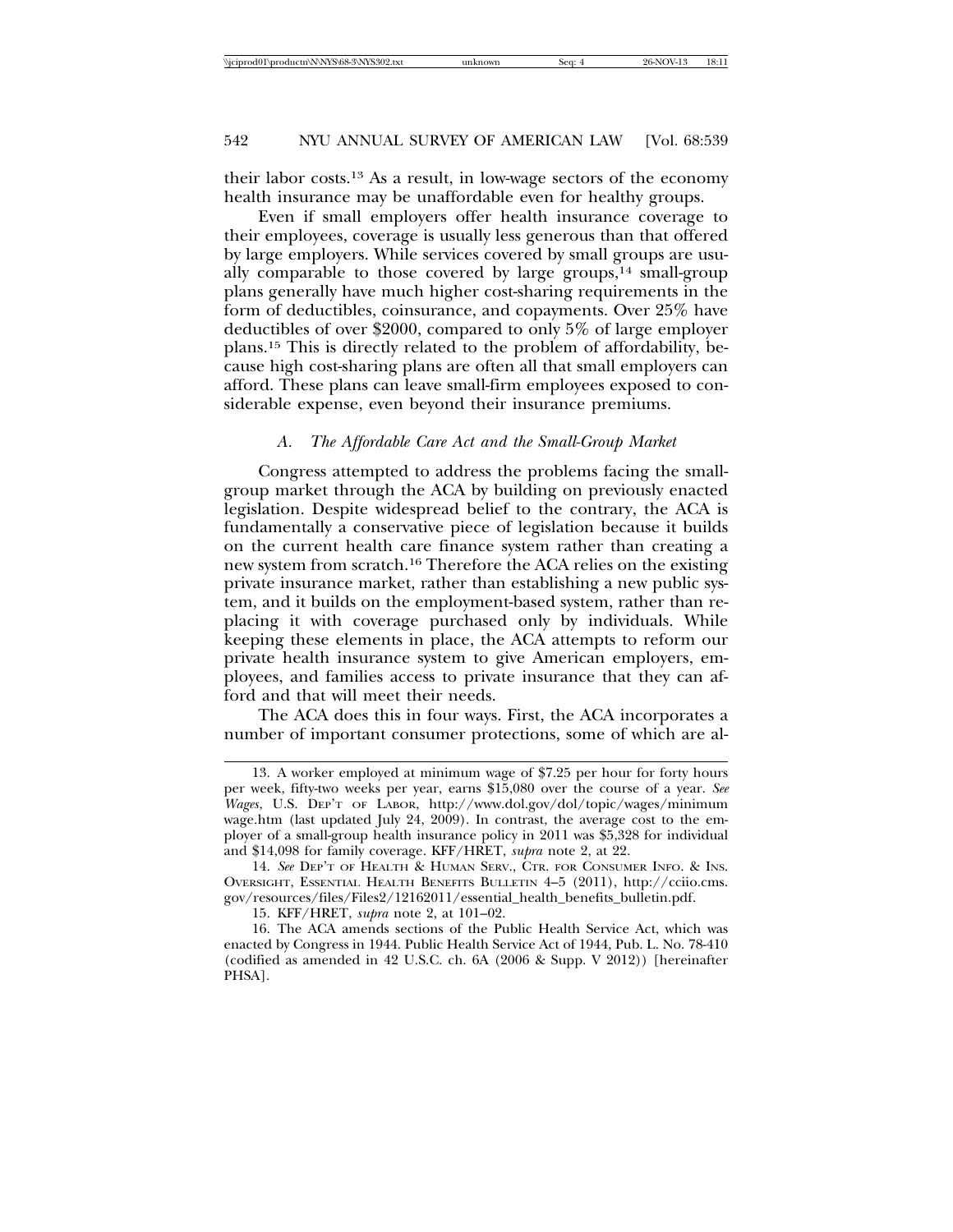ready in effect and some of which will go into effect in 2014. Among those already in effect are provisions forbidding insurers from capping the dollar amount they will pay for an enrollee's claims each year or over a lifetime, prohibiting insurers from retroactively rescinding coverage except for fraud or intentional misrepresentation, requiring insurers to cover adult children up to the age of twenty-six, banning cost sharing for preventive services, and providing consumers with an easily comprehensible summary of benefits and coverage.17 Consumer protections coming into effect in 2014 will require non-group and small-group insurers to cover a package of essential health benefits and limit deductibles.18

Second, the ACA changes the way in which insurance is sold. Health insurers historically have screened and evaluated individuals and small groups for their particular health risk characteristics. The greater the predicted medical costs presented by an enrollee or small group, the higher the premium.<sup>19</sup> Insurers also routinely exclude coverage of preexisting conditions.20 The ACA will change these practices. Beginning on January 1, 2014, it will require guaranteed access to insurance for all applicants and coverage for all individuals regardless of health status and ban exclusion of preexisting conditions.21 Additionally, in the individual and small-group markets, the only rating factors the ACA will allow insurers to consider are age (limited by a three-to-one variance), location, tobacco use, and family size.<sup>22</sup> The ACA establishes reinsurance and riskadjustment programs that will reward insurers who take on higher risks and impose costs on insurers who risk-select.23 The ACA also ensures that risk is spread over a broader base by preventing insur-

- 22. ACA § 1201 (creating PHSA § 2701).
- 23. ACA §§ 1341, 1343.

<sup>17.</sup> Patient Protection and Affordable Care Act, Pub. L. No. 111-148, §§ 1001, 10101, Stat. 119 (2010) [hereinafter ACA] (adding §§ 2711, 2712, 2713, 2714, 2715, 2715a, 2717, 2718, 2719, & 2719a to the PHSA).

<sup>18.</sup> ACA § 1002 (adding § 2707 to PHSA § 1302).

<sup>19.</sup> HALL, *supra* note 12, at 13. In the small-group market, states have set limits on how much premiums may vary by risk, but those limits are broad enough in most states to still allow rate variations of 50% or more based on health status, on top of unconstrained rate variation based on age and gender.

<sup>20.</sup> Under the Health Insurance Portability and Accountability Act, the ability of insurers to exclude individuals based on pre-existing conditions was limited, in particular when employees continued insurance but changed insurers. *See* 42 U.S.C. § 300gg(a).

<sup>21.</sup> ACA § 1201 (creating or amending PHSA §§ 2701, 2702, 2703, & 2705).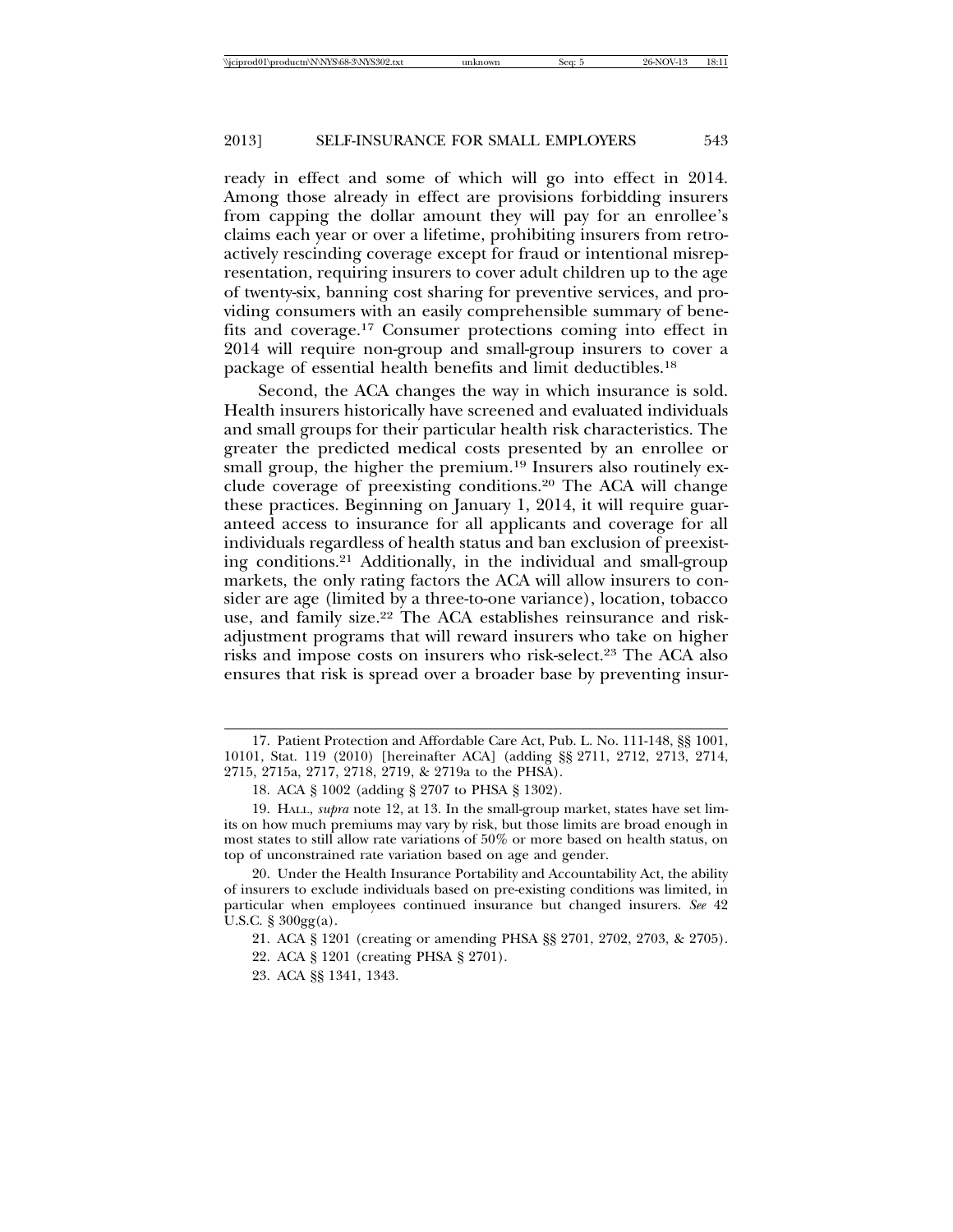ers from splitting their individual or small-group business in each state into smaller risk pools.24

Third, the ACA creates health insurance exchanges that will make a range of health plans available to individuals, small employers, and their employees in an environment where plans will compete based on price and quality rather than through risk selection.25 It is hoped that the exchanges will increase the market power of individuals and small employers and reduce insurers' administrative and sales expenses, so that market dynamics more closely resemble those currently in play for larger employers. If so, these changes, coupled with increased competition, may bring down the cost of health insurance for small businesses.26

Finally, the ACA expands coverage. The exchanges subsidize insurance costs through premium tax credits and cost-sharing reduction payments for lower-income individual purchasers as well as through tax credits for very small businesses with lower-income employees, thus making health insurance affordable to millions of Americans who currently lack coverage.27 The ACA's minimum coverage requirement, often called the individual mandate, adds a stick to these carrots, imposing tax penalties on households that can afford health insurance but fail to obtain it.28 The Employer Responsibilities Provision taxes large employers that do not offer adequate and affordable coverage to their employees.29 Coupled with expansions in the Medicaid program, it is expected that these

<sup>24.</sup> ACA  $\S 1312(c)$ . Grandfathered plans, that is plans that were in existence as of the enactment of the ACA on March 23, 2010, are excepted from this requirement.

<sup>25.</sup> ACA § 1311(d)(4).

<sup>26.</sup> CHRISTINE EIBNER ET AL., RAND HEALTH, ESTABLISHING STATE HEALTH IN-SURANCE EXCHANGES: IMPLICATIONS FOR HEALTH INSURANCE ENROLLMENT, SPEND-ING, AND SMALL BUSINESSES (2010), *available at* http://www.rand.org/content/ dam/rand/pubs/technical\_reports/2010/RAND\_TR825.pdf; MCMORROW ET AL., *supra* note 10, at 3.

<sup>27.</sup> ACA §§ 1311, 1401, 1402, & 1412.

<sup>28.</sup> ACA § 1501.

<sup>29.</sup> ACA § 1513. Large employer is defined in this instance to include employers with fifty or more employees. I.R.C. § 4980H(c)(2) (2006). Thus some employers that are considered to be small employers elsewhere in the legislation, but those that nevertheless have more than fifty employees will be subject to the mandate. ACA  $\S$  1304(b)(1) (identifying employers with 100 or fewer employees as "small employers").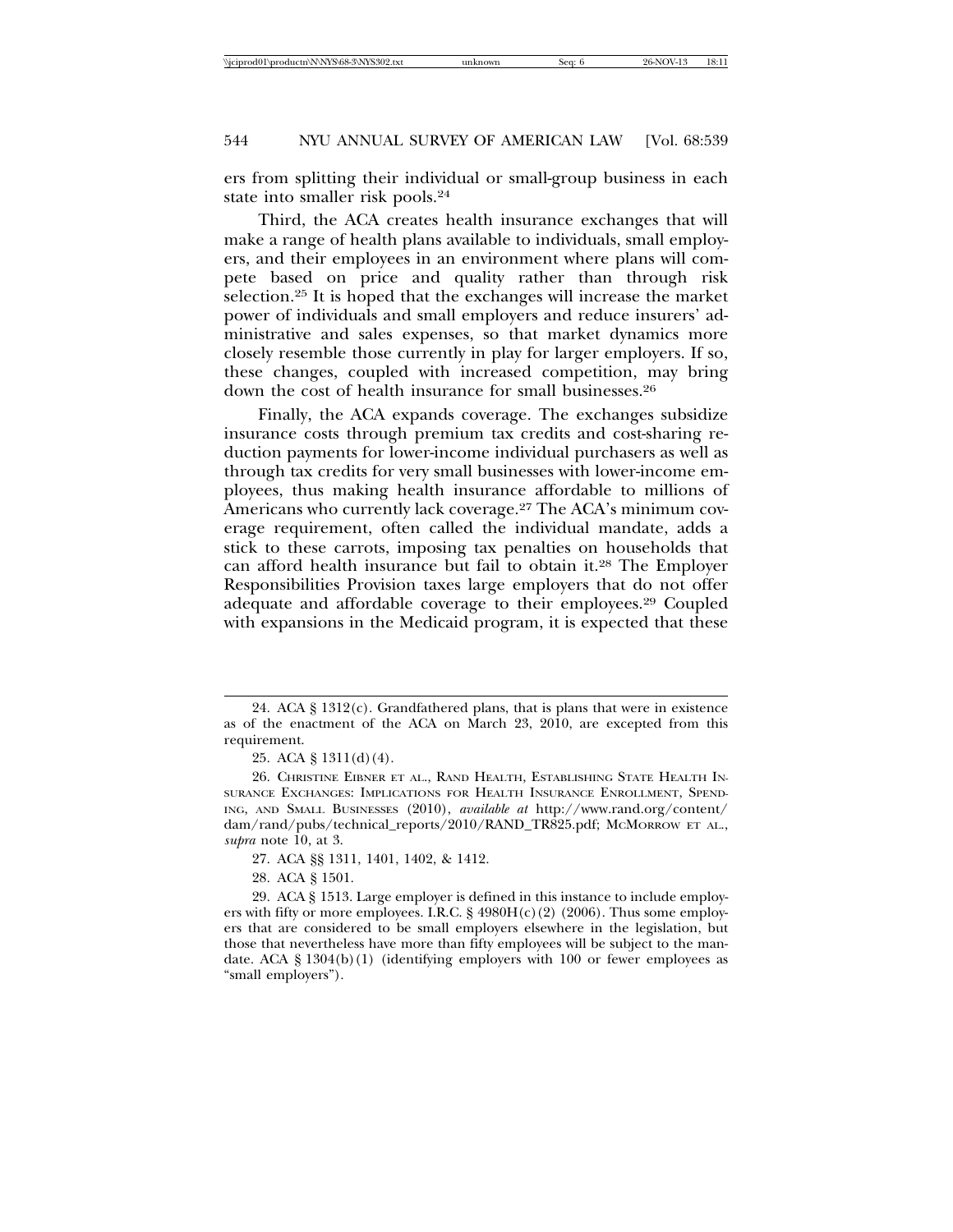programs will reduce the number of uninsured Americans by 33 million.30

### II.

# THE SELF-INSURANCE EXCEPTION

But, there is a fly in the ointment. Although many of the ACA's reforms apply to all major insurance markets—individual, small group, and large group—as well as both fully-insured and self-insured plans, some reforms only apply to individual and small-group plans and others only apply to fully-insured plans.

It makes some sense that the ACA would treat large groups differently than small groups and individual enrollees. The largegroup market functions pretty well. As already noted, most larger employers offer insurance.<sup>31</sup> Large employers have the bargaining clout to obtain favorable rates from insurers.32 They present insurers with large risk pools and enough healthy employees to balance out any unhealthy employees. As a result, they offer insurers a measurable and manageable risk.<sup>33</sup>

Large groups usually work well for their enrollees as well. Federal law already prohibits discrimination within groups on the basis of health status, both in terms of availability of coverage and premiums.34 Additionally, large employer plans usually offer reasonably generous coverage and often a choice of plans.35

Although there is logic behind treating large-group and smallgroup plans differently, it is not so clear that self-insured plans should be treated differently than insured plans. Before proceeding further, it is necessary to define more precisely the term "self-insured." In theory the distinction between insured and self-insured plans is clear. It is based on who pays claims and bears risk—the employer or the insurer. In an insured plan, the employer pays the insurer a premium and the insurer pays all covered claims, bearing the risk that the cost of claims will exceed premium income. In a

<sup>30.</sup> CONG. BUDGET OFFICE, UPDATED ESTIMATES FOR THE INSURANCE COVERAGE PROVISIONS OF THE AFFORDABLE CARE ACT 3 (2012), *available at* http://www.cbo. gov/sites/default/files/cbofiles/attachments/03-13-Coverage%20Estimates.pdf.

<sup>31.</sup> Ninety-nine percent of firms with more than 200 employees, and ninety three percent of firms with between 50 and 199 employees, offer insurance. KFF/ HRET, *supra* note 2, at 36.

<sup>32.</sup> David A. Hyman and Mark Hall, *Two Cheers for Employment-Based Insurance*, 2 YALE J. HEALTH POL'Y, L, & ETHICS 23, 30–35 (2001).

<sup>33.</sup> *Id.*

<sup>34.</sup> *See* 29 U.S.C. § 1182 (2006).

<sup>35.</sup> KFF/HRET, *supra* note 2, at 55.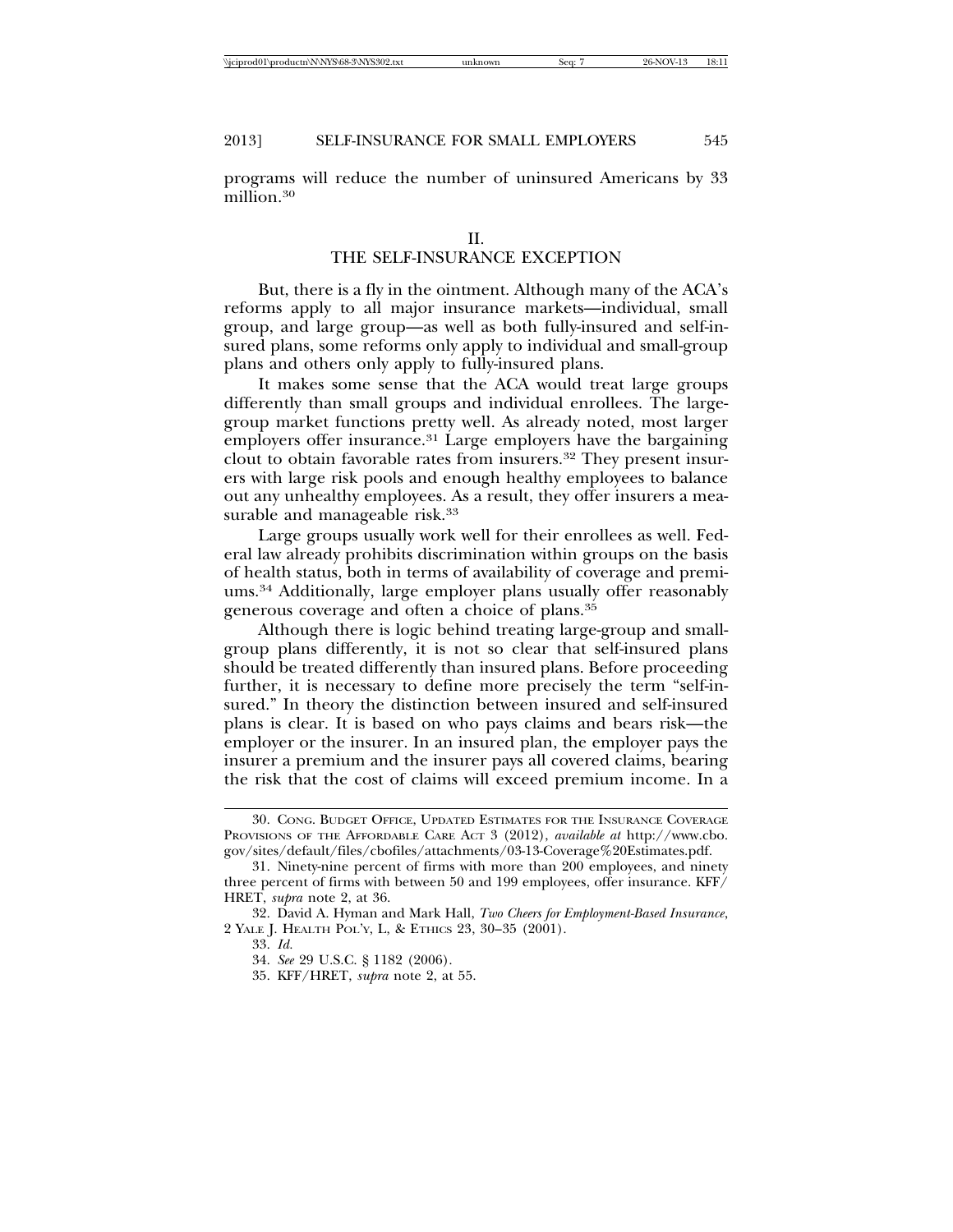self-insured plan, the employer (or other plan sponsor such as a union trust fund) pays claims out of its own funds and bears the risk that claims may exceed estimates.36

In reality, the distinction between insured and self-insured plans is not so clear. Self-insured employers generally purchase "stop-loss" insurance, which transfers to a "reinsurer" a specified portion of the risk of self-insuring.37 If an employer purchases a stop-loss policy with a very low specific or individual "attachment point" (the amount above which the stop-loss insurer bears the risk), a stop-loss policy can look very much like a regular high-deductible insured plan. There is little practical difference between a self-insured plan with an individual stop-loss attachment point of \$10,000 and a normal insurance plan with a high \$10,000 deductible.

But the similarity between insured and self-insured plans does not end there. Often employers do not manage the claims filed under their self-insured plan themselves; instead they enter into "administrative services only" contracts with insurers or other claims managers to process claims, resolve disputes, negotiate payment rates, and contract with provider networks.<sup>38</sup> Enrollees in these types of self-insured plans file their claims with an insurer that pays or denies their claims, sends them an explanation of benefits, and handles any appeals from claim denials. To the employee, the distinction between an insured plan and a self-insured plan administered by an insurer is invisible.

#### *A. The Growing Prevalence of Self-Insurance in Small Groups*

Traditionally self-insurance has flourished only in the realm of larger employer groups—those with 200 or more workers.<sup>39</sup> Smaller employers cannot bear the significant risk of incurring crippling expenses if serious medical problems arise, even for only one or two employees or their family members. Although stop-loss insurance can protect smaller self-funded employers from economic ruin, stop-loss insurance comes at a substantial cost, particularly for

<sup>36.</sup> Russell Korobkin, *The Battle over Self-Insured Health Plans, or "One Good Loophole Deserves Another*,*"* 5 YALE. J. HEALTH POL'Y, L. & ETHICS 89, 105–06 (2005).

<sup>37.</sup> Mark Hall, *Regulating Stop-Loss Coverage May be Needed to Deter Self-Insuring Small Employers from Undermining Market Reforms*, 31 HEALTH AFF. 316, 317 (2012).

<sup>38.</sup> MICHAEL J. BRIEN & CONSTANTIJN W.A. PANIS, DELOITTE & ADVANCED ANA-LYTICAL CONSULTING GROUP, SELF-INSURED HEALTH BENEFIT PLANS 4 (2011), *available at* http://www.dol.gov/ebsa/pdf/ACASelfFundedHealthPlansReport032811. pdf.

<sup>39.</sup> *Id.* at 5; KFF/HRET, *supra* note 2, at 152.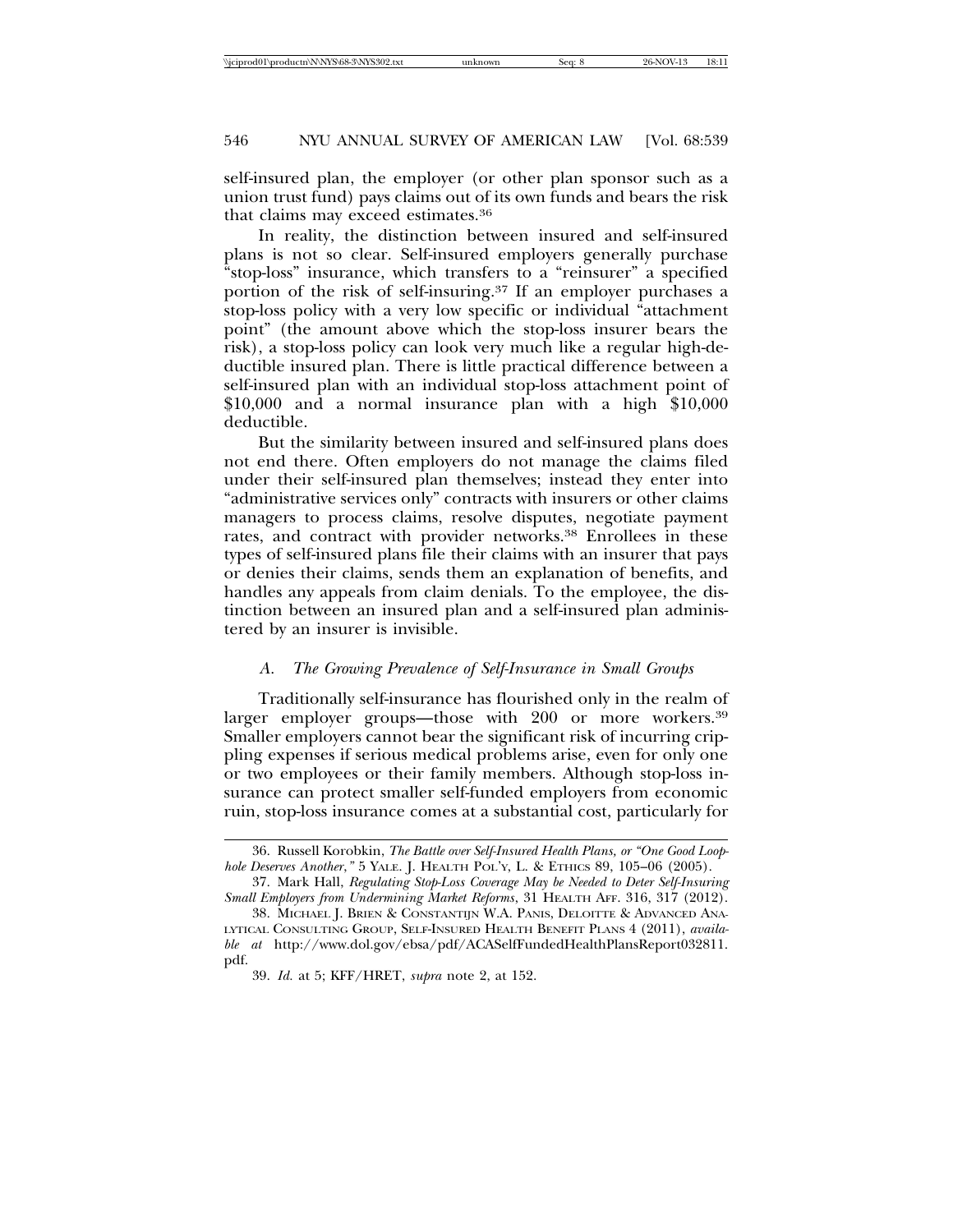older or unhealthy groups, which reduces the net economic benefit of self-insuring. Thus only 10% of employers with fewer than 200 workers were self-insured in 2004, according to the leading national survey.<sup>40</sup>

Currently, however, market observers note that "[v]arious market and regulatory forces are driving a wave of small employers to shift to self-funded insurance coverage."41 Principal among these forces are the regulatory changes enacted by the ACA, discussed more below. Anticipating these changes, employee benefits advisors openly tout self-insurance for small employers<sup>42</sup> and multiple companies market stop-loss and administrative services to this market segment. The following is a sampling of recent revealing statements from websites marketing stop-loss insurance viewed in May 2012:

- AMF can provide stop loss on groups with as few as 10 eligible employees. . . . . Stop loss limits of \$10,000+ are available, depending on state law.43
- We underwrite coverage for employers with as few as 11 participating employees, and with specific retention levels from as low as  $$5,000.44$
- Assurant Self-Funded Health Plans could be for you if you have 10 to 50 employees.<sup>45</sup>

42. *See, e.g.*, SELF-INSURANCE INSTITUTE OF AMERICA, COMPANIES OF ALL SIZES CAN OPERATE VIABLE SELF-INSURED GROUP HEALTH PLANS (2011), *available at* http:/ /www.avalonbenefits.com/news\_story.php?file=2011-02-14\_150657.txt; UNITED BENEFIT ADVISORS, LLC, SMALL BUSINESSES BLAZE A NEW TRAIL WITH SELF-FUNDING (2011), *available at* http://wn.ubabenefits.com/Download.aspx?ResourceID=7630; George J. Pantos, *PPACA: Small Business And Self-Insurance: Dispelling Some Myths*, THE SELF-INSURANCE SOURCE (May 9, 2001, 1:17 PM), http://georgegjp.wordpress. com/2011/05/09/ppaca-small-business-and-self-insurance/; Michael Turpin, *A Case for Self Insuring Small Business*, HEALTH CARE BLOG (Apr. 8, 2011), http://the healthcareblog.com/blog/2011/04/08/a-case-for-self-insuring-small-business/.

43. *Small Group Medical/Dental Stop Loss: 10-100 Lives*, AMF RISK MGMT. SOLU-TIONS, http://www.amfrms.com/smallgroup.htm (last modified 2008).

44. *The IMG-Stop Loss Advantage*, INTERNATIONAL MEDICAL GROUP, http:// www.img-stoploss.com/about-img-stop-loss/IMG-sl-advantage.aspx (last visited Sept. 18, 2012).

45. S*mall Business Health Plan*, ASSURANT HEALTH, http://www.assuranthealth. com/corp/ah/HealthPlans/self-funded-health-insurance.htm (last visited Sept. 18, 2012).

<sup>40.</sup> KFF/HRET, *supra* note 2, at 170.

<sup>41.</sup> *The Major Trend to Self-Funding: New Opportunities and Pitfalls for Insurers and Employers*, AIS HEALTH, http://aishealth.com/marketplace/c1m38\_100511 (last visited Mar. 13, 2013); *see also* Dmah Wisenberg Brin, *Self Insurance May Be Winning Small Businesses*, DOW JONES NEWSWIRES (Mar 22 2011), http://www.markfarrah. com/press.asp?article=91.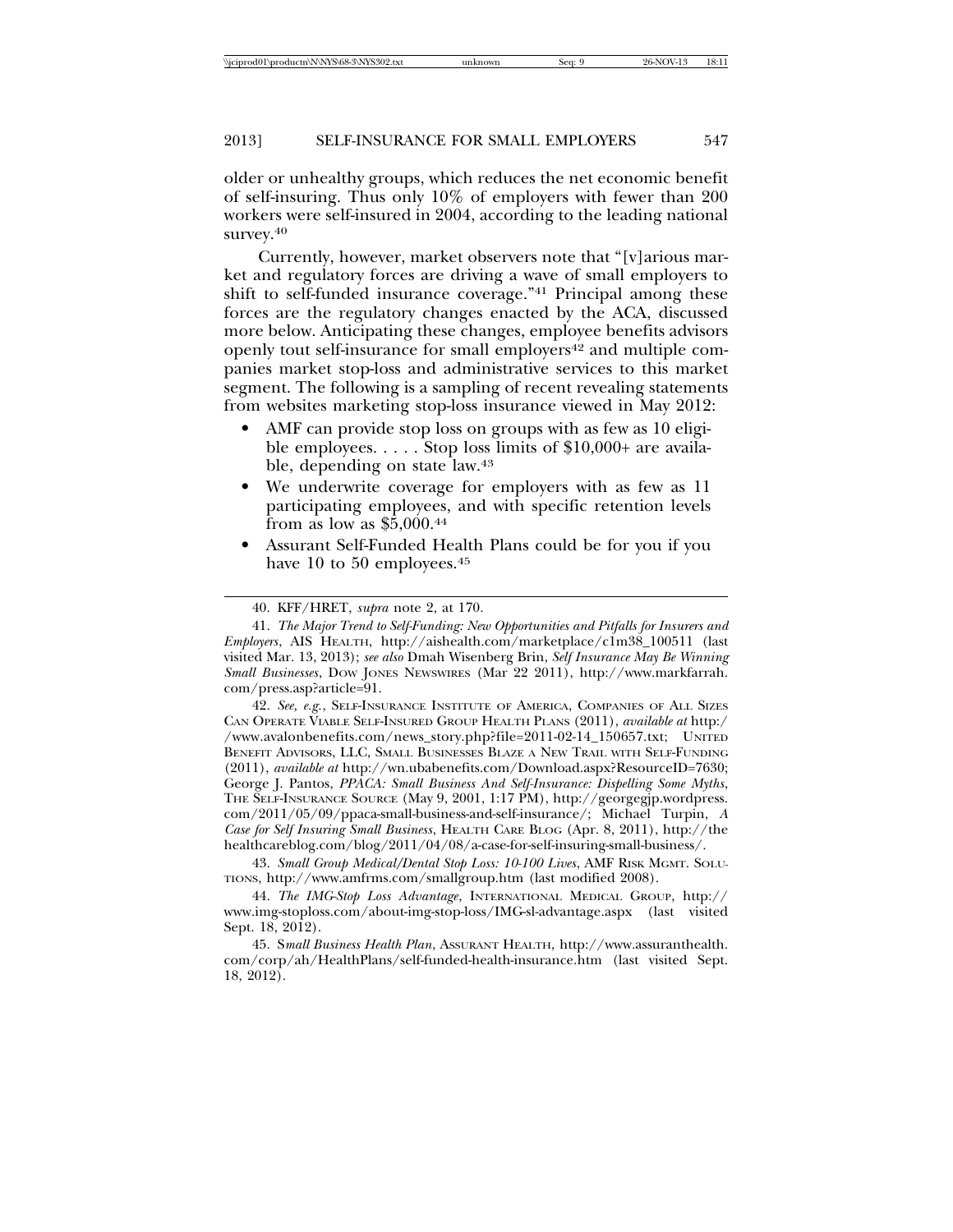- Spectrum is a leading provider of a comprehensive line of stop loss products and services for small employers with 25 to 199 employee lives.<sup>46</sup>
- IAC specializes in small group plans . . . with "stop loss numbers" ranging from as low as \$10,000 to as high as  $$25,000.<sup>47</sup>$
- CIGNA offers . . . administrative services for self-funded health plans . . . for employers with as few as 25 employees.48
- Our expertise is in underwriting, selling and managing large claim risk for medical stop-loss for groups starting at 25 lives.49
- Our goal is to bring a self insured product that best fits the below components of a self insured program to meet your needs. . . . Who is eligible? 10 - 50 Employee Businesses.<sup>50</sup>
- Bardon Insurance Group is more than pleased to offer excess loss coverage to the small-group market (minimum of 35 participating employee lives).51
- . . . providing Medical Stop Loss Insurance to employer groups who self fund their medical benefits, . . . ECU specializes on employer groups with 25-250 covered employee lives.<sup>52</sup>

47. *JAC Group Advantage*, SMALL BUSINESS INSURANCE SERVICES, http://www. sbisvcs.com/iac\_group\_advantage.htm (last visited Sept. 18, 2012).

48. *Group Health Insurance Designed for Companies with 51 to 250 Employees*, CIGNA (2012) http://www.cigna.com/grouphealthplans/index.html (last visited February 18, 2013). Cigna has been one of the most aggressive marketers of stoploss insurance among the major insurers. Their stop-loss business grew by 17% between the first quarter of 2011 and 2012 and accounted for over \$400 million in revenue in the first quarter of 2012. CIGNA CORP., QUARTERLY FINANCIAL SUPPLE-MENT 6 (2012), *available at* http://www.cigna.com/assets/docs/about-cigna/ Investor%20Relations/CignaCorp\_1Q12QFS.pdf. During the same period, their traditional "guaranteed cost" revenue fell by 3%.

49. IHC RISK SOLUTIONS, http://www.ihcrisksolutions.com/ (last visited Sept. 18, 2012).

50. *About Self Insurance*, THE EXCHANGE FOR SELF INSURERS, http://health exchangeforselfinsurers.com/About\_Self\_Insurance.html (last visited Sept. 18, 2012).

51. *Small Group Excess Loss*, BARDON INSURANCE GROUP, INC., http://www. bardon.net/prod\_pdf\_new/Excess\_loss\_for\_35\_to\_10\_%20Employee\_Life\_ Groups.pdf (last visited Sept. 18, 2012).

52. E. COAST UNDERWRITERS, LLC, www.ecumgu.com/ (last visited Sept. 18, 2012).

<sup>46.</sup> *Spectrum's Medical Stop Loss Products,* SPECTRUM UNDERWRITING MANAGERS, http://www.spectrumhq.com/ (last visited Sept. 18, 2012).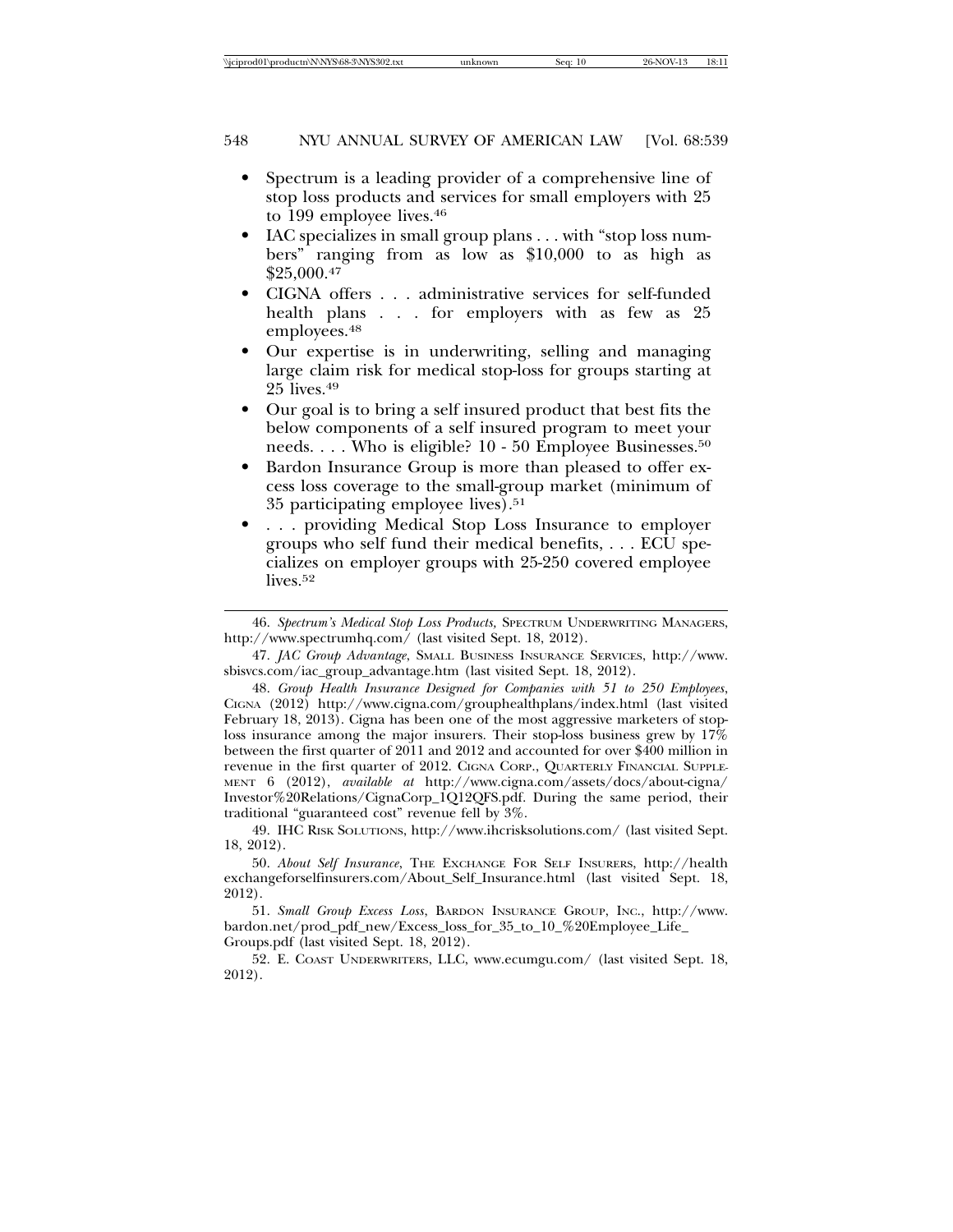- In today's stop-loss market, employers can find coverage with attachment points as low as \$10,000.<sup>53</sup>
- I have recently heard about one of our competitors doing [self-funding] for small groups sized 5 and up.<sup>54</sup>

The composition of the 474 self-insured groups to which the Department of Health and Human Services ("DHHS") granted annual insurance cap waivers further demonstrates the prevalence of self-insurance in the small employer market.55 Almost 25% (109) of these self-insured employers had fewer than 50 enrollees, and 10%  $(47)$  had fewer than 25 enrollees.<sup>56</sup>

A sophisticated simulation analysis by The Urban Institute concluded that if small employer stop-loss insurance was largely unregulated, a significant proportion of the small-group market would shift to self-insured status under the ACA.57 The only contrary indication comes from an econometric projection by the RAND Corporation, which predicts no substantial increase in small employers that self-insure under a scenario with attachment points no lower than \$75,000.58 However, changing that assumption to allow for stop-loss as low as \$20,000 produced an estimate that as many as one-third of small employers with up to 100 employees might selfinsure, and the authors noted that small-firm self-insurance might become even more widespread if the ACA "induce[s] stop-loss insurers to offer more attractive policies geared specifically toward

56. *See* THE CTRS. FOR MEDICARE AND MEDICAID SERVS.' CTR. FOR CONSUMER INFO. AND INS. OVERSIGHT, SELF-INSURED EMPLOYERS: APPROVED APPLICATIONS FOR WAIVER OF THE ANNUAL LIMIT REQUIREMENTS, *available at* http://cciio.cms.gov/ resources/files/employer\_07152011.pdf (last updated July 15, 2011).

57. MATTHEW BUETTGENS & LINDA J. BLUMBERG, THE COMMONWEALTH FUND, SMALL FIRM SELF-INSURANCE UNDER THE AFFORDABLE CARE ACT 12 (Nov. 2012), *available at* http://www.commonwealthfund.org/~/media/Files/Publications/Issue%20Brief/2012/Nov/1647\_Buettgens\_small\_firm\_self\_insurance\_under\_ACA\_ ib.pdf.

58. Christine Eibner et al., *Small Firms' Actions in Two Areas, and Exchange Premium and Enrollment Impact*, 31 HEALTH AFF. 324, 326–28 (2012). The study also projects that prohibiting self insurance would cause a net decline in small-firm workers covered by employer-sponsored insurance.

<sup>53.</sup> Joanne Wojcik, *Smaller Firms Try Self-Funding Benefits*, BUSINESS INSURANCE (May, 29 2011), http://www.businessinsurance.com/article/99999999/NEWS 050101/399999918#.

<sup>54. 100</sup>in1998, Response to *ASO for Small Groups of 5 and Up?*, ACTUARIAL OUT-POST (Feb. 14, 2011, 12:23 PM), http://www.actuarialoutpost.com/actuarial\_ discussion\_forum/showthread.php?t=211409.

<sup>55.</sup> ACA § 1001 (adding PHSA § 2711). DHHS can grant waivers to this provision.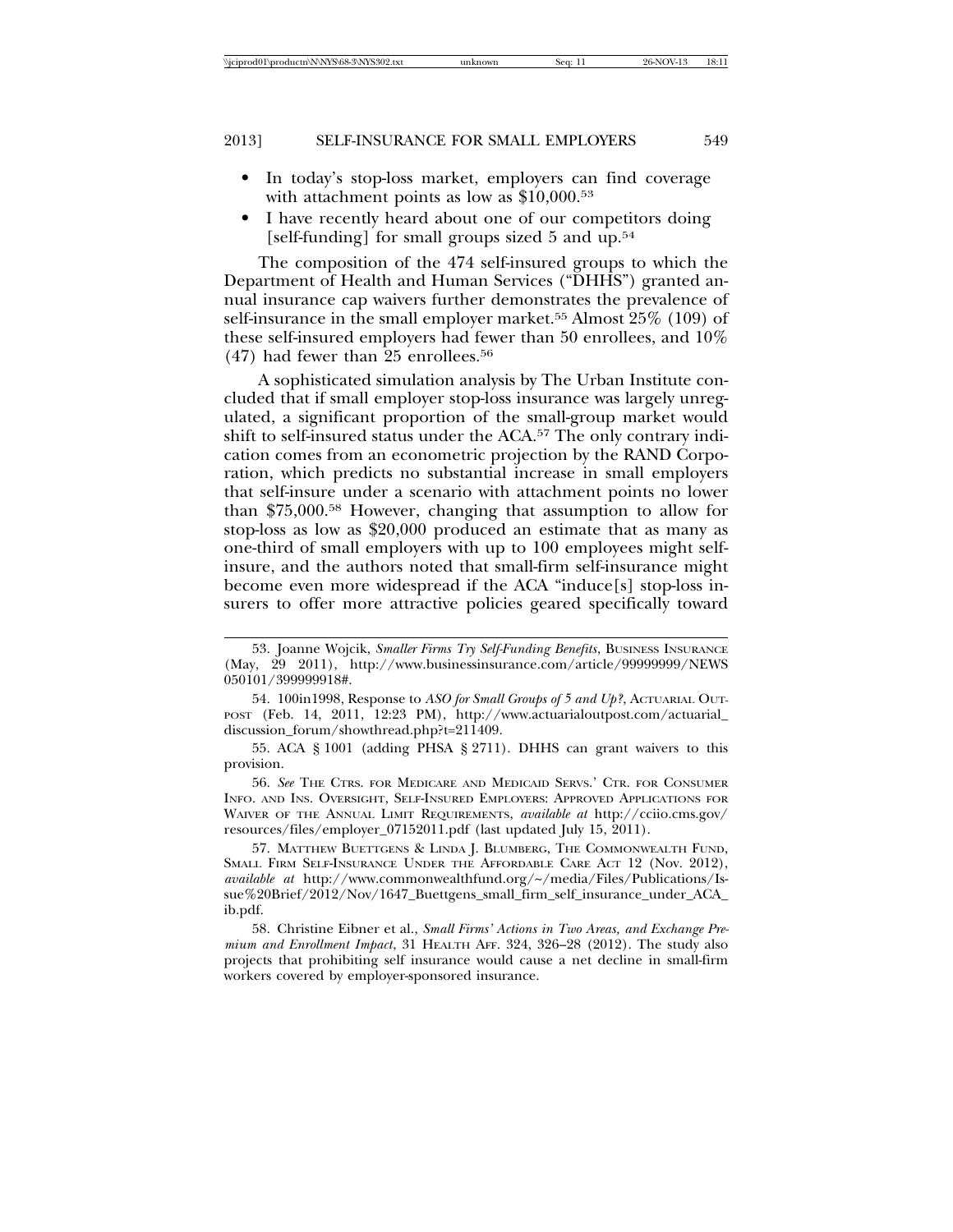small firms that wish to avoid regulation."59 As shown by the marketing excerpts above, this is already happening.

# *B. Self-Insured Plans Under the ACA*

Despite the fact that there is often little practical—indeed often no visible—difference between an insured and self-insured plan, this distinction has major legal consequences, both under the ACA and under prior law. For example, only insured individual and small-group plans are subject to the ACA's requirement of covering an essential benefits package; self-insured plans are not.60 Self-insured plans are not part of the ACA's risk-adjustment program and are not part of the market-wide risk pooling to which insured individual and small-group plans are subject.61Also, self-insured plans are not subject to the ACA's limitations on factors that can be considered in setting insurance premiums.<sup>62</sup> Neither are they governed by the ACA's provisions that require individual, small-group, and large-group insurers to spend a minimum percentage of their premium revenue on health care claims and quality improvement (the "medical loss ratio" requirement), or those that require insurers to justify unreasonable rate increases.63 None of these provisions apply to self-insured plans simply because they are not insurers, or to use the ACA's term, "issuers."64

If small groups self-insure, two goals of the ACA will be thwarted. First, many of the ACA's consumer protections for small-

64. For the same reason, self-insured plans may not be subject to the ACA's premium tax on health insurers. In fact, it is far from clear that the tax imposed by ACA § 9010 does not apply to stop-loss insurers. This fee applies to "covered entities," defined by ACA § 9010(c) as an entity that "provide[s] health insurance for any United States health risk," subject to a number of exclusions. Stop-loss insurers insuring self-insured employers cover "health risks," and thus should be subject to the fee. *See* Timothy Jost, *Does the Fee Imposed by Section 9010 of the Affordable Care Act Apply to Stop-Loss Coverage?*, HEALTH REFORM WATCH (Nov. 2011), http://www. healthreformwatch.com/2011/11/15/does-the-fee-imposed-by-section-9010-of-theaffordable-care-act-apply-to-stop-loss-coverage.

<sup>59.</sup> *Id.* at 326.

<sup>60.</sup> ACA § 1201 (creating PHSA § 2707).

<sup>61.</sup> ACA §§ 1312(c), 1343.

<sup>62.</sup> ACA § 1201 (amending PHSA § 2701).

<sup>63.</sup> ACA § 1001 (creating §§ 2718 and 2794 of the PHSA); *see also* ACA § 1563(e) (adding § 7115 of ERISA); ACA § 1563(f) (adding § 9815 of the Internal Revenue Code and noting that § 2718 and § 2716, requiring insurers to meet minimum medical loss ratios and prohibiting discrimination in insured plans in favor of high-compensated employees, do not pertain to self-insured plans). I.R.C. § 105(h) already prohibited discrimination in favor of highly compensated employees in self-insured plans.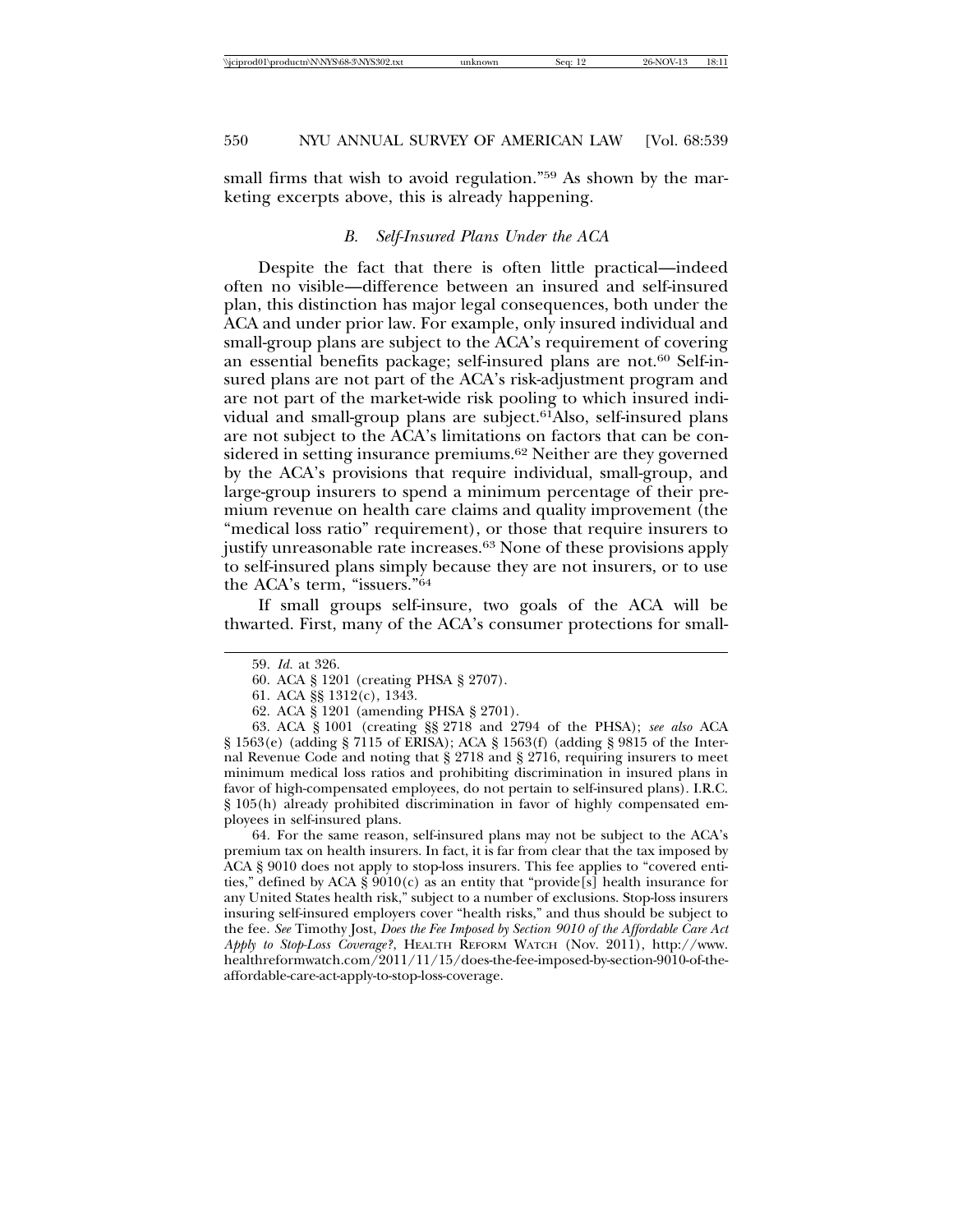group enrollees will be avoided. In particular, self-insured plans are not subject to the ACA's requirement that individual and smallgroup plans cover "essential health benefits,"65 including hospitalization and ambulatory patient services, and also rehabilitative and habilitative services and devices, maternity and newborn care, and pediatric oral and vision care.66 Therefore self-insured employers may choose to provide the lowest level of coverage that satisfies the Act's "minimum essential" standard, or perhaps provide substandard coverage that does not satisfy the ACA's individual mandate. Moreover, self-insured plans are not subject to state insurance regulation; thus consumers will not be able to benefit from any additional protections provided by state law above and beyond the ACA's protections.67 Finally, the stop-loss plans that insure self-insured plans are not subject to the ACA's guaranteed issue or renewal requirements, unreasonable premium increase restrictions, minimum medical loss ratio, or underwriting prohibitions.68 Thus stop-loss insurers are able to raise their prices dramatically for selfinsured groups, or to refuse to provide stop-loss coverage altogether if the risk experience of a self-insured plan deteriorates.

Second, if small groups self-insure, they escape the ACA's riskadjustment and risk-pooling requirements and will be able to purchase stop-loss insurance at premiums based on the risk profile and experience of the group ("experience-rated premiums"). As long as self-insured small groups remain healthy, their sponsors will be able to access less expensive stop-loss insurance with premiums that reflect their low-risk status. However, if their experience deteriorates they will be able to purchase insurance in the regulated small-group market—either from the Small Business Health Options Program ("SHOP") exchanges, which will sell insurance to small groups, or in the market for small-group coverage that will continue to exist outside of the exchanges. The ACA makes this insurance available on a guaranteed issue basis, at average community rates, with no waiting periods or exclusion of preexisting condi-

<sup>65.</sup> ACA § 1201 (adding PHSA § 2707). In fact, labor market conditions may drive most self-insured plans to cover more or less the same benefits covered by insured plans, particularly since the summary of benefits and coverage required under § 2715 of the PHSA, added by ACA § 1001, applies to self-insured as well as insured plans and will make coverage gaps and restrictions transparent to plan applicants and enrollees.

<sup>66.</sup> ACA § 1302(b).

<sup>67.</sup> *See infra* text accompanying notes 80–81.

<sup>68.</sup> These requirements, as they apply to insured plans, are found in PHSA §§ 2701, 2702, 2703, & 2794, as amended by ACA §§ 1001,1201.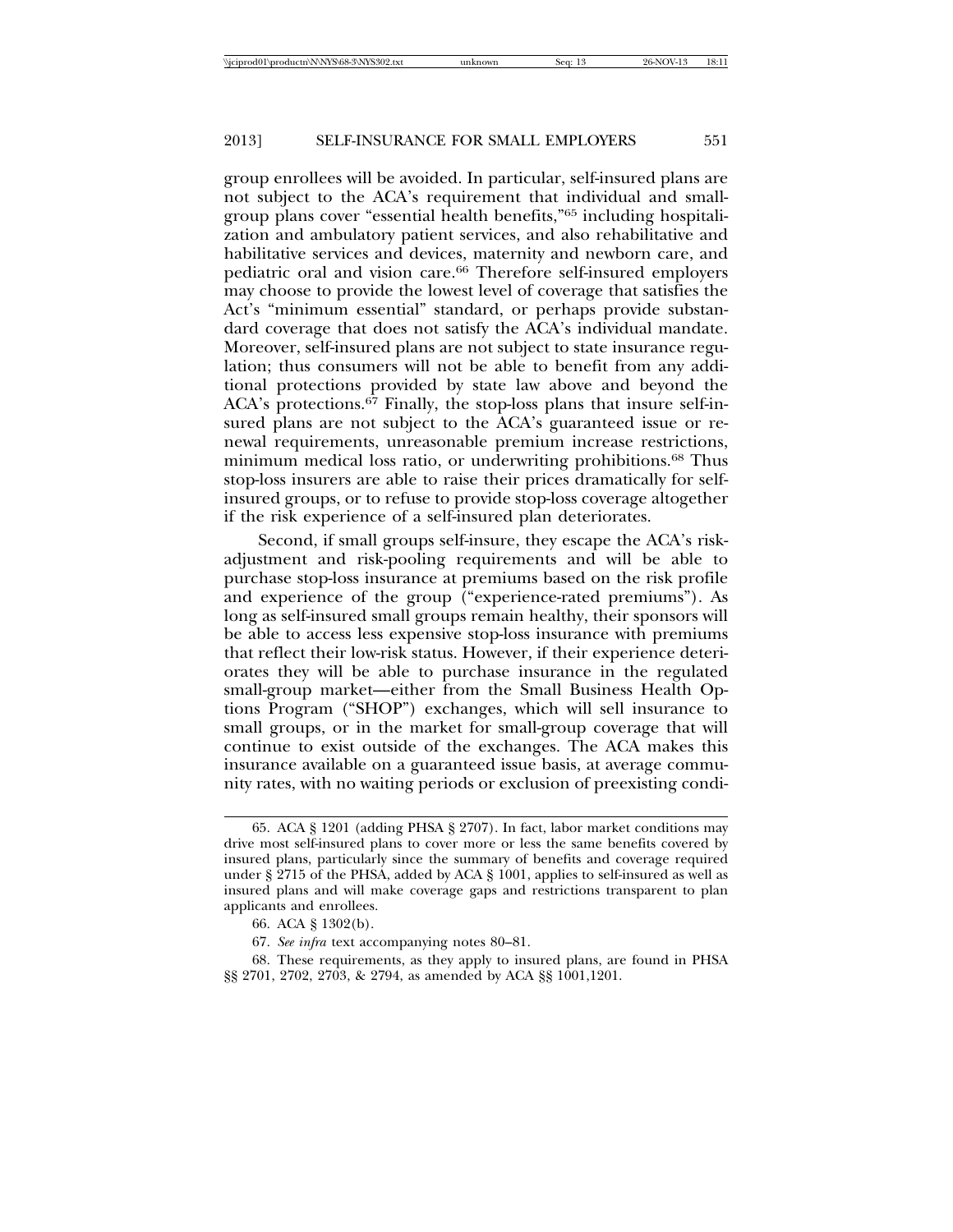tions.69 Literally employers could buy their insurance when their employees are "on the way to the hospital," almost instantaneously, since the exchange regulations allow small-group plans to enroll on a rolling basis rather than only during designated open enrollment periods.70 The possibility of adverse selection against the exchanges and insured markets and serious destabilization of the small-group market is substantial.71

Presumably Congress did not apply some of the ACA's requirements to self-insured plans because self-insurance has historically been a large-group phenomenon. Other provisions, such as the medical loss ratio or unreasonable premium review provisions, do not apply because they are directed at traditional state-regulated insurance products. However, as self-insurance becomes more common among small groups, one must ask whether all of the ACA's exceptions for self-insured groups make sense, particularly if the consequences are so serious. One must also consider how the adverse consequences of these exceptions might be mitigated. Before we address these questions, however, we will look further into the history of the insured/self-insured distinction.

#### *C. Self-Insured Plans and ERISA*

The legal distinction between insured and self-insured health plans grew out of the Employee Retirement Income Security Act of 1974 ("ERISA").72 ERISA was adopted to address the failure of prominent national pension funds.73 Because pension funds were often sponsored by large national corporations, it made sense for reform to take place at the federal level. However, ERISA covers more than just pension funds. It also governs other employee "welfare benefits," such as health insurance funds.74 This created a conflict. In the early 1970s, employee welfare plans were almost all provided through purchased insurance.75 Insurance, however, was regulated by the states, not by the federal government. The Supreme Court had held in 1869 that insurance was not sold in interstate commerce and thus Congress had no power to regulate it.76 In

73. *See* James A. Wooten, *A Legislative and Political History of ERISA Preemption, Part 1*, 14 J. PENSION BENEFITS 31, 33 (2006).

<sup>69.</sup> *See supra* notes 21–22.

<sup>70. 45</sup> C.F.R. § 155.725(b) (2012).

<sup>71.</sup> BUETTGENS & BLUMBERG, *supra* note 57, at 2–5.

<sup>72. 29</sup> U.S.C. § 1001 (2006).

<sup>74.</sup> *See id.* at 34.

<sup>75.</sup> *See* Steve Kalmeyer, *ERISA and State Health Reform*, HEALTH POL'Y MONI-TOR, Spring 1997, at 1.

<sup>76.</sup> *See* Paul v. Virginia, 75 U.S. 168, 183–85 (1868).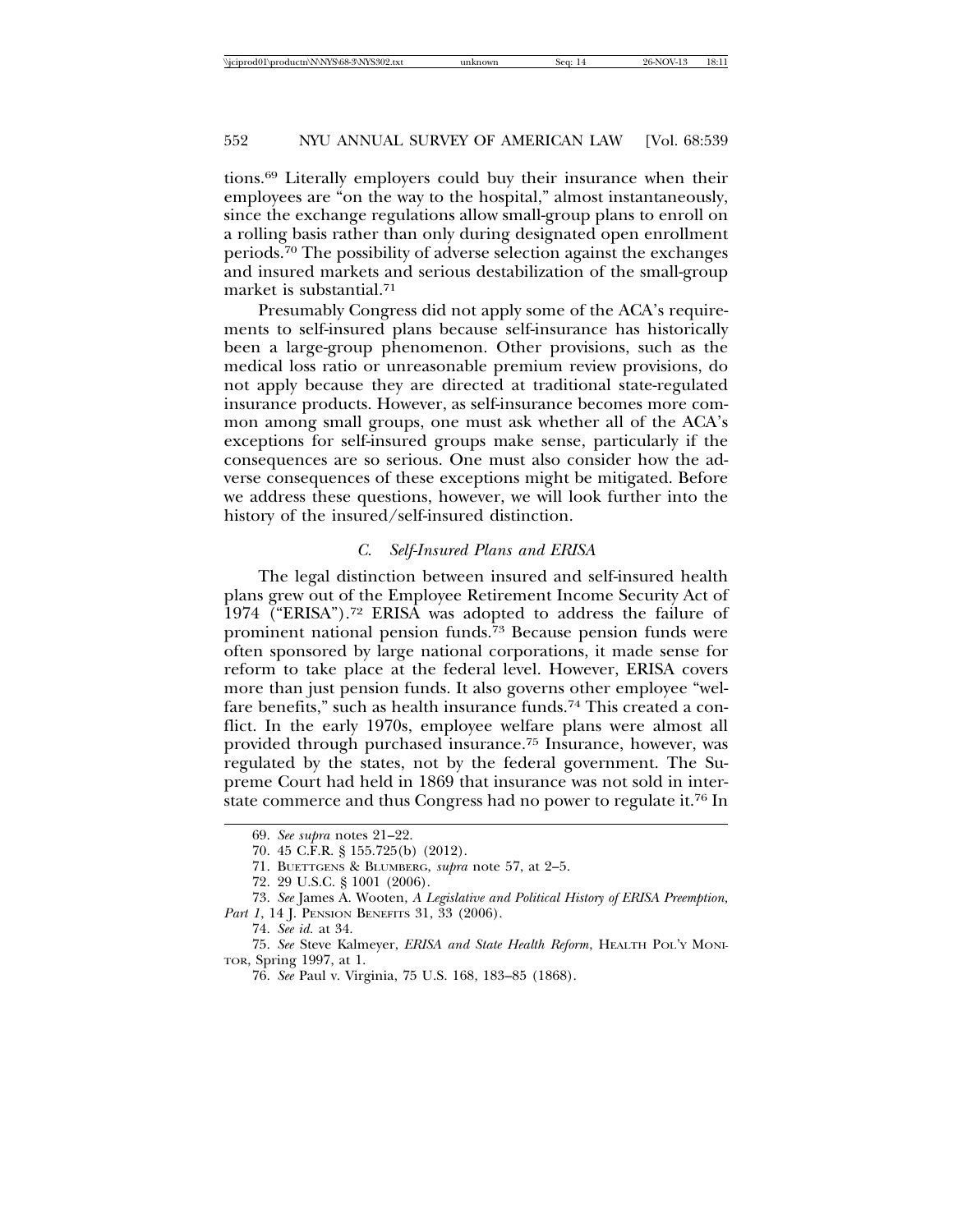1944, the Supreme Court reversed course in *United States v. Southeastern Underwriters*, recognizing authority for Congress to regulate insurance under the Commerce Clause.77 Congress responded by adopting the McCarran-Ferguson Act, ceding back to the states the primary responsibility to regulate insurance.78

In adopting ERISA, Congress reconciled the conflict between federal regulation of employee benefit plans and state regulation of insurance by creating a complex preemption clause that has bedeviled courts and commentators ever since. First, section 514(a) provides that ERISA "supersedes" any state law that "relates to any employee benefit plan,"79 leaving these plans exclusively subject to federal regulation. Section  $514(b)(1)$ , however, provides that state laws regulating insurance are "saved" from preemption.<sup>80</sup> State authority over insurance regulation therefore is left firmly in place. However, section  $514(b)(2)$  states that employee benefit plans shall not be "deemed" to be insurers or engaged in the business of insurance for state regulation purposes.81 That is, employee benefit plans themselves, as opposed to the insurers that insure them, are subject exclusively to federal regulation.

Nowhere in the original ERISA can the term "self-insured" be found, but when the question of the authority of the states to regulate employee benefit plans reached the Supreme Court in 1990, the Court held that ERISA exempts self-insured plans from state regulation.82 This is clear enough as far as it goes, but the practical impact requires further explanation. While ERISA exempts all employee benefit plans from direct state regulation, it allows state regulators to influence many of the terms of insured employee benefit plans by regulating the insurers that insure them.83 The Supreme Court has upheld, for example, state laws requiring insurers that insure employee benefit plans to cover mandated benefits or to provide external appeals of plan decisions.84 However, states cannot directly assert regulatory authority over employers themselves; thus self-insured plans are beyond the reach of state regulation and are exclusively subject to federal regulation, which was largely nonexistent until the ACA.

<sup>77.</sup> *See* United States v. Se. Underwriters Ass'n, 323 U.S. 533, 553 (1944).

<sup>78.</sup> McCarran-Ferguson Act, 15 U.S.C §§ 1011–12 (2006).

<sup>79. 29</sup> U.S.C. § 1144(a) (2006).

<sup>80.</sup> *Id*. § 1144(b)(1).

<sup>81.</sup> *Id.* § 1144(b)(2)(B).

<sup>82.</sup> *See* FMC Corp. v. Holliday, 498 U.S. 52, 61 (1990).

<sup>83.</sup> *See* Metropolitan Life Ins. Co. v. Massachusetts, 471 U.S. 724, 747 (1985).

<sup>84.</sup> *See id.* at 758; *see also* Rush Prudential HMO, Inc. v. Moran, 536 U.S. 355, 370–87 (2002).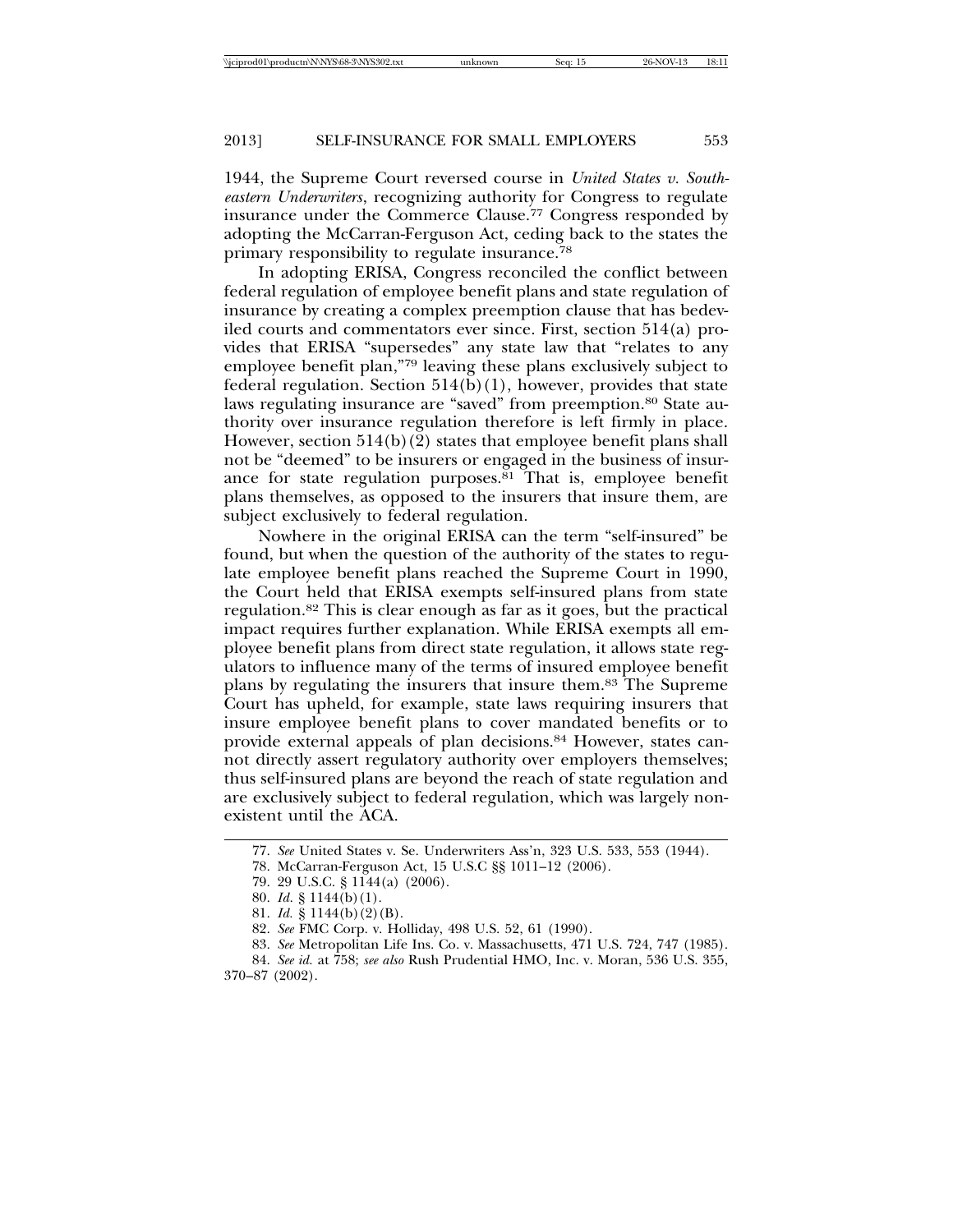Self-insured plans were much less common before ERISA, 85 but the self-insured "loophole" in ERISA led to their rapid growth. Although the percentage of employee benefit plans that are selfinsured varies, at least half of the employees in the United States with health plan coverage are covered by self-insured plans in any given year,<sup>86</sup> although, as noted above, some of these plans are selfinsured in name only, with the plan sponsor bearing minimal risk and most of the risk borne by the insurer.

# *D. Defining "Self-Insured" under ERISA and the ACA*

Although ERISA did not define the term "self-insured," a definition is found in an unrelated provision of the Internal Revenue Code adopted four years later which prohibits self-insured plans from discriminating in favor of highly compensated employees.87 That statute defines the term to mean, "[a] plan of an employer to reimburse employees for [medical] expenses . . . for which reimbursement is not provided under a policy of accident and health insurance."88 The word "policy" suggests that an employer is not self-insured if it purchases insurance that provides at least partial reimbursement for medical costs, which might include stop-loss coverage. Stop-loss insurance reimburses only the employer, not the employees, so it is unclear how this definition would apply to typical self-funded employer arrangements.89

In contrast to the paucity of references to self-insured employee benefit plans in statutes affecting health benefit plans prior to 2010, the ACA uses the term "self-insured" two dozen times (and the term "self-funded" once). Again, however, it does not define the term.90 In some sections, the statute uses the following phrases: "self-insured plan that is not subject to State insurance regula-

90. Section 4376(c) of the ACA defines the term "applicable self-insured plan" for purposes of a fee imposed on self-insured plans to help finance the patient-centered outcomes research program, but this definition is found in title VI of the ACA, not in Title I, and does not seem to apply generally.

<sup>85.</sup> Kalmeyer, *supra* note 75.

<sup>86.</sup> KFF/HRET, *supra* note 2, at 151.

<sup>87.</sup> I.R.C. § 105(h) (2006).

<sup>88.</sup> *Id*. § 105(h)(6). Section 105 further defines "accident and health insurance" to mean an accident and health plan or state sickness and disability fund. *Id.* § 105(e).

<sup>89.</sup> Other federal statutes regulating employee benefit plans also refer to selfinsured plans, notably the continuation of coverage provisions of the Consolidated Omnibus Reconciliation Act, 29 U.S.C. § 1164-2 (2006), and a 2008 statute providing for continued coverage for students on medically necessary leaves of absence, 29 U.S.C. § 1185 $c$ (e)(2) (2006). However, these statutes also do not define "selfinsured."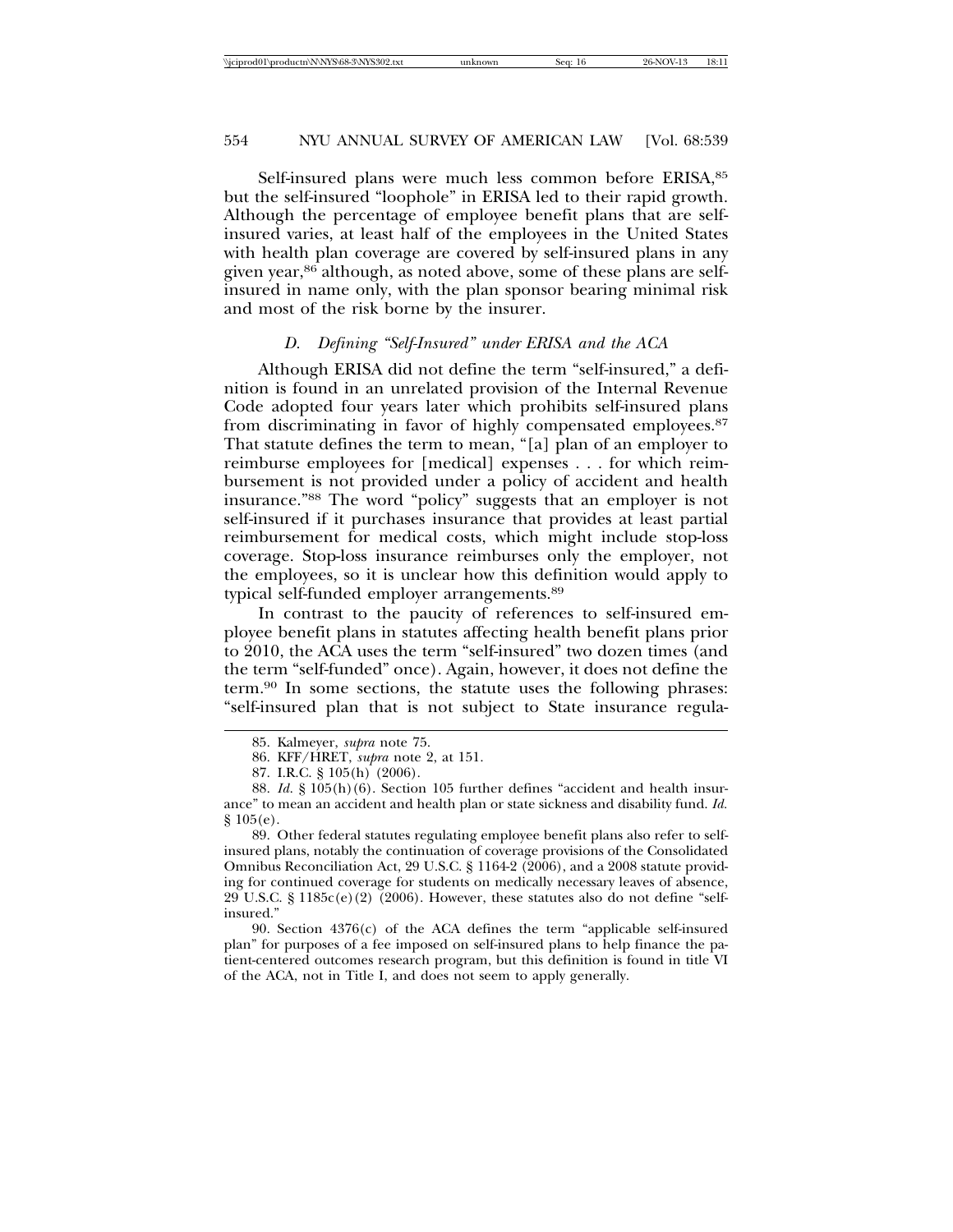tion;"91 "self-insured group health plans (which are subject to the provisions of the Employee Retirement Income Security Act of 1974);"<sup>92</sup> or, "group health plan . . . to the extent the plan or arrangement is not subject to State insurance regulation under section 514 of the Employee Retirement Income Security Act of 1974."93 This indicates that the term is meant to incorporate ER-ISA's preemption schema, but otherwise self-insured is left undefined.

The ACA also indirectly incorporates the concept of self-insurance through its regulatory structure. Most of the regulatory provisions of Title I apply to "a group health plan and a health insurance issuer offering group or individual health insurance coverage."94 A group health plan is defined as an ERISA plan.95 An "issuer" is defined as "an insurance company, insurance service, or insurance organization . . . which is licensed to engage in the business of insurance in a State and which is subject to State law which regulates insurance (within the meaning of section  $514(b)(2)$  of the Employee Retirement Income Security Act of 1974). Such term does not include a group health plan."96 Thus the ACA divides the world of health benefits coverage into two continents: state-regulated "issuers" that cover groups and individuals, and other "group health plans" covered by ERISA, which refers to self-funded employers.97

94. *See, e.g.*, PHSA §§ 2711, 2713, 2713, 2714, 2715, 2715A, 2717, 2719, & 2719A (codified as amended by ACA § 1001 in scattered subsections of 42 U.S.C. § 300gg); PHSA §§ 2704, 2705, 2706, & 2709 (codified as amended by ACA § 1201 in scattered subsections of 42 U.S.C. § 300gg).

95. *See* 42 U.S.C. § 300gg-91(a)(1) (2006).

96. *Id.* § 300gg-91(b)(2). "Health insurance coverage" "means benefits consisting of medical care (provided directly, through insurance or reimbursement, or otherwise and including items and services paid for as medical care) under any hospital or medical service policy or certificate, hospital or medical service plan contract, or health maintenance organization contract offered by a health insurance issuer." *Id.* § 300gg-91(b)(1).

97. Almost, but not quite. Excepted benefit plans, for example fixed-dollar indemnity plans, are not covered if offered as independent benefits. *See id.* § 300gg-91(c)(3); *see also* Timothy Stolzfus Jost, *Loopholes in the Affordable Care Act: Regulatory Gaps and Border Crossing Techniques and How to Address Them*, 5 ST. LOUIS U. J. HEALTH L. & POL'Y 27, 45–51 (2011).

<sup>91.</sup> *See, e.g.*, ACA § 2719(b)(1)(B).

<sup>92.</sup> *See, e.g.*, ACA § 1343(a)(1).

<sup>93.</sup> *See, e.g.*, ACA § 1301(b)(1)(B).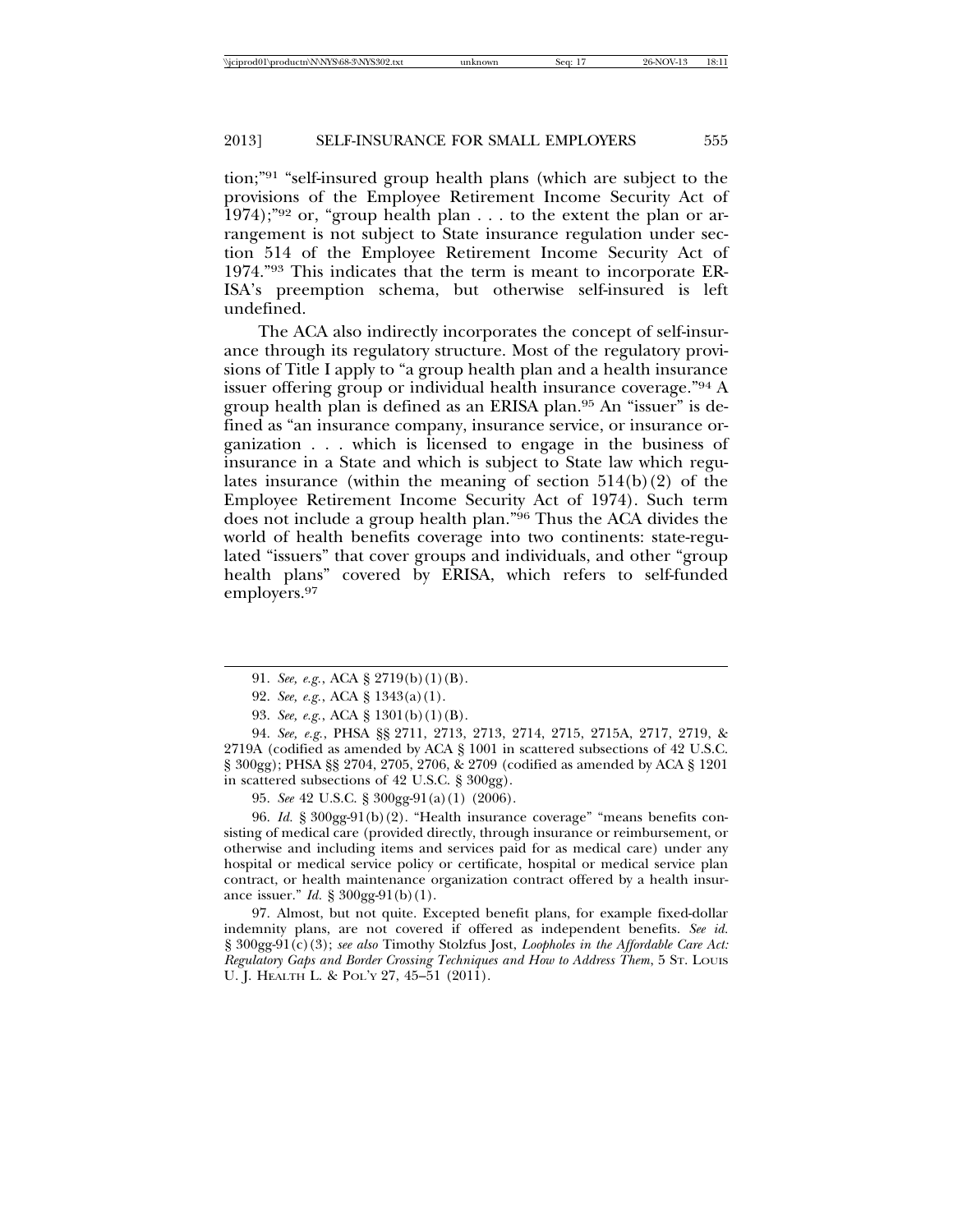# III.

# STATE REGULATION OF STOP-LOSS INSURANCE

As explained shortly, stop-loss insurance is subject to state regulation, making it a ready vehicle for policy reforms. In exercising their authority, state lawmakers should regulate the sale of stop-loss to small employers in a manner that preserves the integrity of state and federal regulation of regular health insurance. States can do so by taking one of two basic approaches to regulating stop-loss insurance for small employers: banning its sale or declaring that stop-loss coverage is subject to the same laws that apply to regular health insurance. Currently examples of both approaches and various hybrids can be found in the laws of about twenty states.98

Under the banning approach, states declare that certain forms of stop-loss may not be sold at all or not sold to certain employers. Banning stop-loss makes self-insuring infeasible for small employers, since the risk of being self-insured would be too great without stop-loss protection. This in turn encourages small employers to become fully insured and thus subject to the ACA's consumer and market protection provisions.

Under the regulatory approach, stop-loss insurance may be sold, but it must meet some or all of the same requirements that apply to normal health insurance that covers employees more directly. Regulating stop-loss allows self-insuring to continue but removes most or all of the regulatory differences that might motivate using self-insurance principally as a legal loophole.

Each approach (banning or regulating) requires that states draw a line between which forms of stop-loss should be banned or regulated and which should be permitted or left unregulated. The majority of state laws that have addressed this issue are based on the National Association of Insurance Commissioners' Stop-Loss Insurance Model Act ("NAIC Model Act"), which sets minimum attachment points defining what constitutes legitimate stop-loss insurance. The purpose of setting attachment point limits is to demarcate when stop-loss insurance offers such comprehensive coverage as to in effect become medical insurance, rendering a plan fully-insured rather than self-insured. The minimum individual at-

<sup>98.</sup> Mark A. Hall, *Regulating Stop-Loss Coverage May Be Needed to Deter Self-Insuring Small Employers from Undermining Market Reforms*, 31 HEALTH AFF. 316, 317–18 (2012).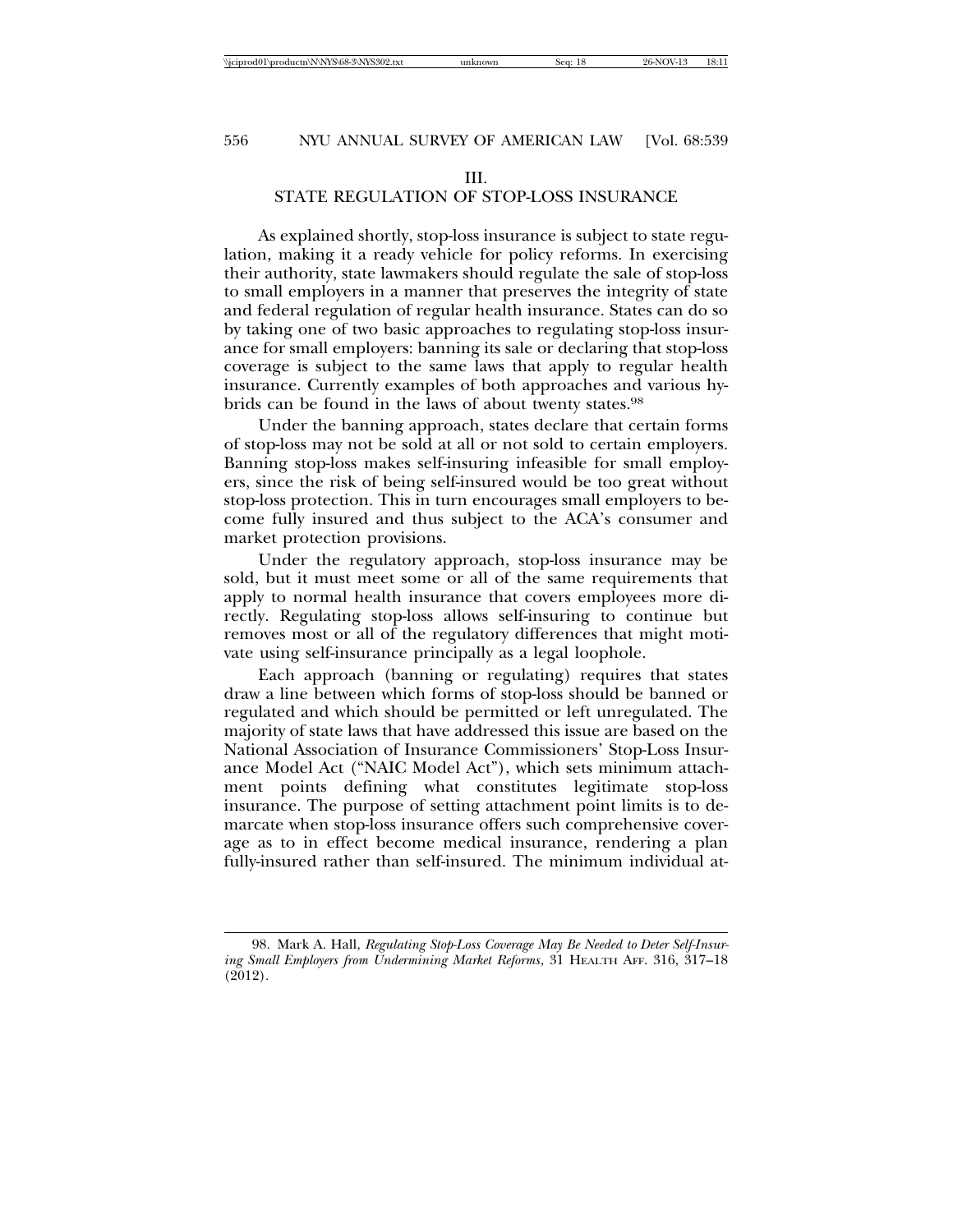tachment point recommended by the NAIC in 1995 was \$20,000, but a number of states allow attachment points as low as \$10,000.99

However, the pace of medical inflation since these levels were set would easily warrant a several-fold increase in these minimum attachment points. An NAIC subcommittee interpreted an actuarial analysis, recently commissioned by the NAIC,100 as justifying tripling the specific attachment point to make the proportion of risk that employers retain equivalent to the level in 1995. This increase would align current attachment levels with the level of risk that the NAIC determined was appropriate when it first recommended a stop-loss boundary.101

Another logical reference point for minimum attachment points is the stop-loss attachment point levels typically purchased by larger, genuinely self-insured employers. In 2011, the average attachment point for employers with 50-200 employees was \$73,824, and for groups of 200-1000 employees, it was \$136,710.102 Based on these figures, the California legislature considered a bill that would ban the sale of stop-loss with an attachment point less than \$95,000.103

Yet another line-drawing approach that states employ is to use the same line that defines the normal regulated insurance market: small versus medium or large groups. Thus New York and Oregon prohibit the sale of stop-loss insurance to groups with fifty or fewer employees, and Delaware does the same for firms with fewer than fifteen employees.104 North Carolina prohibits insurers from serv-

102. KFF/HRET, *supra* note 2, at 179.

103. Chad Terhune, *Proposed Limits on Health Self-Insurance Plans Debated*, L.A. TIMES (April 21, 2012), articles.latimes.com/2012/apr/21/business/la-fi-small-business-health-20120421.

104. *See* DEL. CODE ANN. tit. 18, § 7218(e) (West 2011); N.Y. INS. LAW §§ 3231(a)–(b), 4317(e)(1) (McKinney 2012); OR. REV. STAT. § 742.065(3) (2011). Delaware's restriction only applies to groups fewer than fifteen, and only to stop-loss sold by insurers who also market small-group coverage.

<sup>99.</sup> NAT'L ASS'N OF INSURANCE COMM'RS, *Stop-Loss Insurance Model Act*, *in* NAIC MODEL LAWS, REGULATIONS AND GUIDELINES I-92-1 (2012).

<sup>100.</sup> JAMES T. O'CONNOR & ERIK C. HUTH, NAT'L ASS'N OF INSURANCE COMM'RS, STATISTICAL MODELING AND ANALYSIS OF STOP-LOSS INSURANCE FOR USE IN NAIC MODEL ACT (May 24, 2012), *available at* http://www.naic.org/documents/ committees\_b\_hcra\_wg\_120606\_milliman\_stop\_loss\_report.pdf.

<sup>101.</sup> Memorandum from Frank Horn, Chair of the Self-Ins. (B) Subgrp. to Jay Ripps, Chair of the Health Care Reform Actuarial (B) Working Grp. (May 30, 2012), *available at* http://www.naic.org/documents/committees\_b\_hcra\_wg\_ 120606\_milliman\_interpretations.pdf. The subgroup also recommends substantial increases to the aggregate attachment point minimums. *Id.*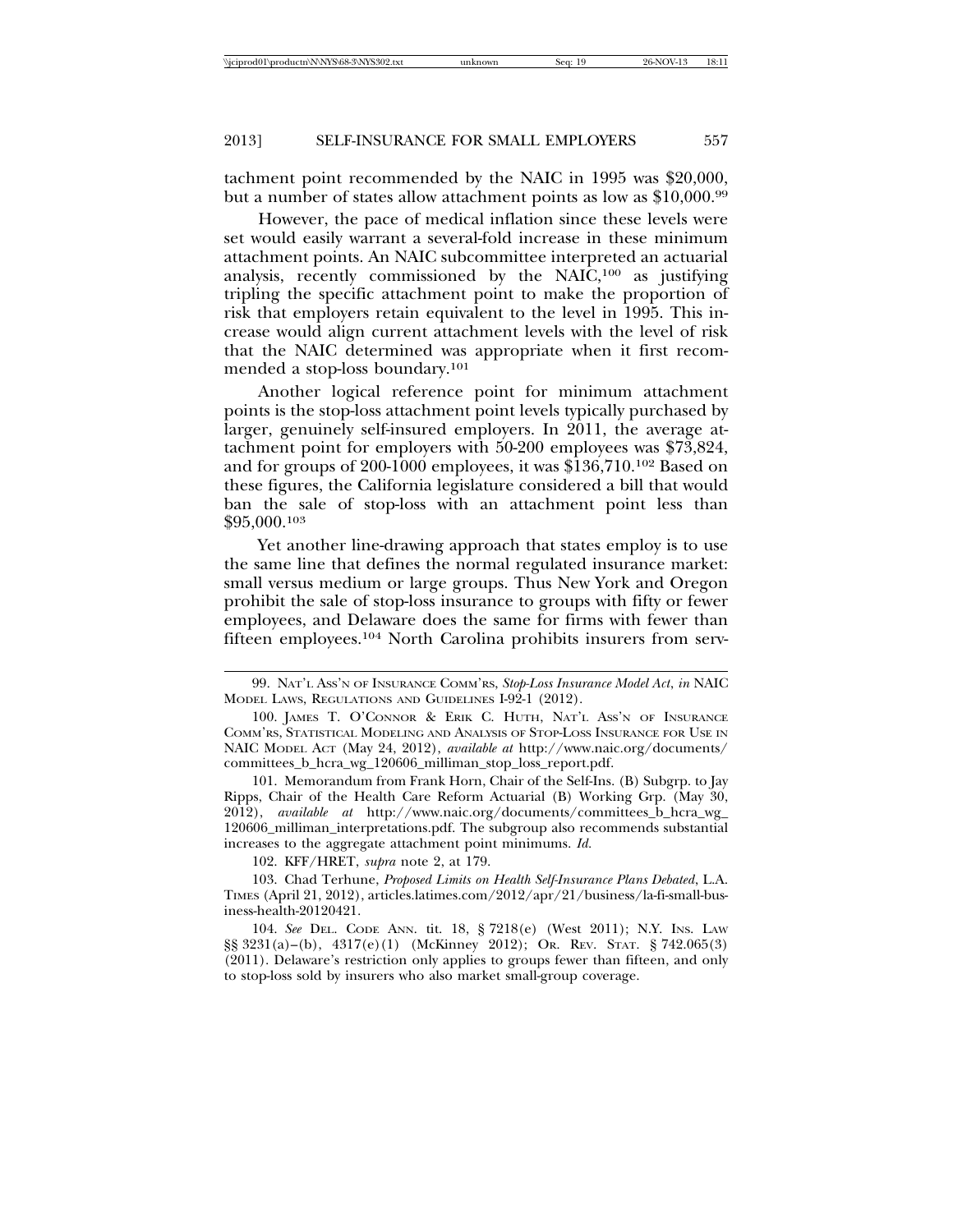ing as third-party administrators for self-funded small employers.105 The apparent logic is that although small employers are legally entitled to self-insure, doing so threatens states' market regulatory scheme. Accordingly states use their regulatory authority over insurers to prohibit them from assisting employers with self-funding. Without stop-loss insurance or third-party administration, self-insurance becomes too risky and burdensome for small employers.

Short of banning stop-loss insurance, other states choose to impose some or all of the same requirements on stop-loss insurance sold to small employers as those that apply to normal small-group health insurance. For instance, New Jersey's insurance commissioner ruled recently that it constitutes an unfair trade practice for insurers to refuse to sell stop-loss insurance to small employers based on health risk or conditions.106 By statute, North Carolina requires that stop-loss insurance sold to small employers comply with all of the underwriting, rating, and other standards of its smallgroup health insurance reform law.107

#### *A. ERISA Preemption*

States' efforts to regulate or restrict stop-loss insurance might be resisted based on claims of ERISA preemption, with opponents arguing that *any* regulation of stop-loss is impermissible if it is motivated by an attempt to *influence* employers' decisions about self-insuring. Some employers (or their stop-loss insurers) who view ERISA as protecting a right to self-insure will likely oppose any law that substantially burdens that choice. Despite loose language in some judicial opinions that appears to support this employer-burden challenge under ERISA,108 this challenge should not succeed.

<sup>105.</sup> *See* N.C. GEN. STAT. § 58-50-130(a)(5) (2011).

<sup>106.</sup> Memorandum from Thomas B. Considine, Comm'r of the N.J. Dep't of Banking and Ins., to All Authorized and Admitted Insurers Writing Stop Loss Ins. to Small Emp'rs and All Licensed Ins. Producers (Oct. 3, 2011), *available at* http:// www.state.nj.us/dobi/bulletins/blt11\_20.pdf.

<sup>107.</sup> *See* N.C. GEN. STAT. § 58-50-130(a)(5) (2011).

<sup>108.</sup> The Fourth Circuit for instance has said that "state insurance regulation may not directly or indirectly regulate self-funded ERISA plans," and that states may not use "stop-loss insurance policies as a vehicle to impose the requirements . . . on self-funded ERISA plans . . . . These effects impermissibly intrude on the relationship between an ERISA plan and its participants and beneficiaries." Am. Med. Sec. Inc. v. Bartlett, 111 F.3d 358, 361–65 (4th Cir. 1997). Those statements were made however in the context of a law that aimed to force employers to cover mandated benefits. For other forms of stop-loss regulation, the court was careful to note: "[t]his is not to say that Maryland may not regulate stop-loss insurance policies. Such regulation is clearly reserved to the states." *Id.* at 358.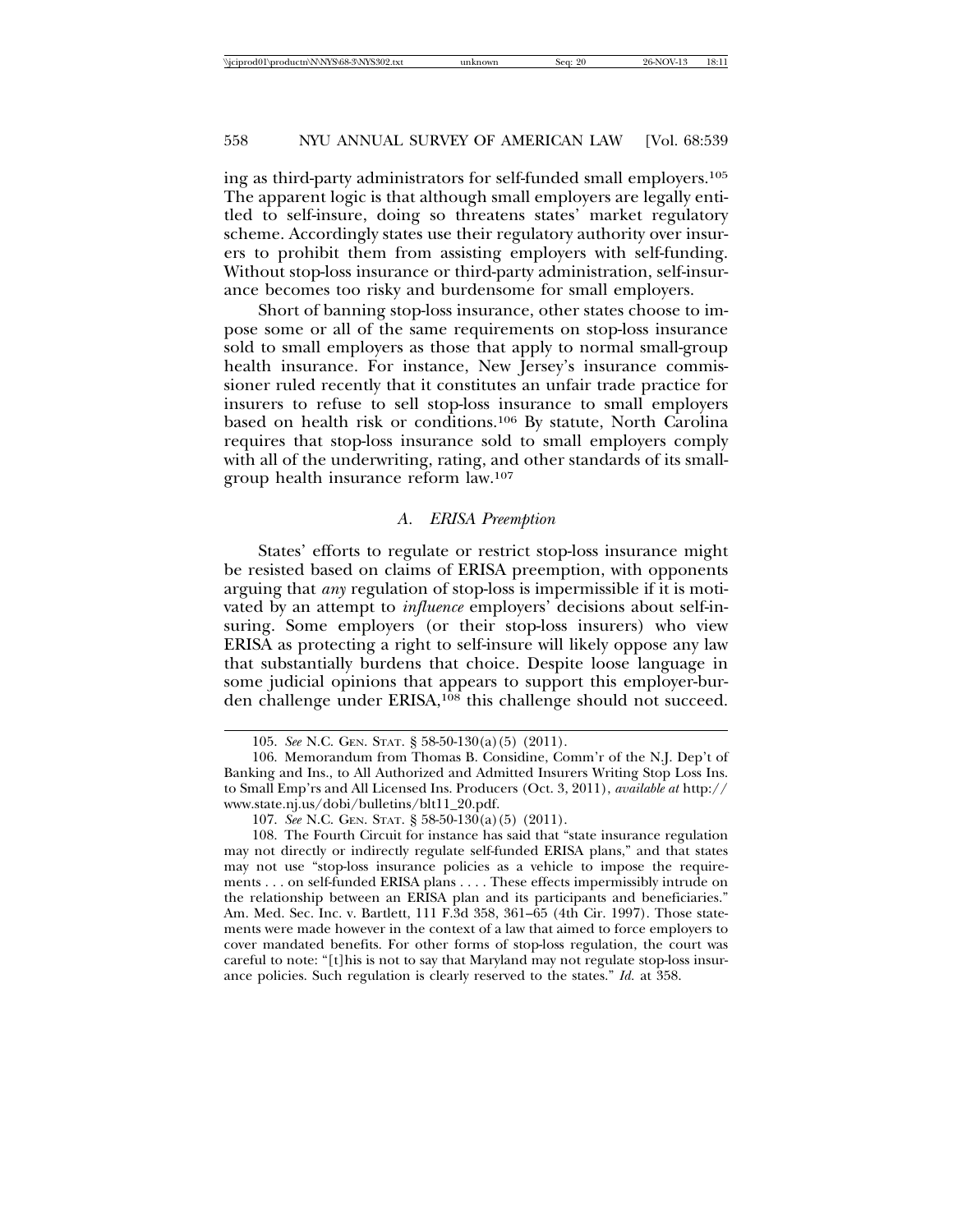In support of state regulation, both the Department of Labor and federal courts have ruled that when a purportedly self-insured group plan purchases stop-loss covering 100% of its risk, this is an insured plan subject to state regulation.109 Federal courts have also recognized that even if the plan sponsor of an employee benefits plan retains some risk, the plan can still be regarded as an insured rather than self-insured plan if it bears only a small portion of risk. Thus in *Brown v. Granatelli*, 110 the Fifth Circuit observed:

[W]e are wary lest an overly literal reading of the statute frustrate an otherwise manifest legislative purpose. We do not suggest that [Texas insurance regulation] can be avoided by naming an employee benefit plan as the insured on a policy which in reality insures the plan participants. If, for example, a plan paid only the first \$500 of a beneficiaries' health claim, leaving all else to the insurer, labeling its coverage stop-loss or catastrophic coverage would not mask the reality that it is close to a simple purchase of group accident and sickness coverage. We look beyond form to the substance of the relationship between the plan, the participants, and the insurance carrier to see whether the plan is in fact purchasing insurance for itself and not for the plan participants, recognizing that as insurance is less for catastrophic loss, it is increasingly like accident and sickness insurance for plan participants.<sup>111</sup>

Many state courts and regulators have similarly held that stoploss insurance is subject to state regulation. The Texas Supreme Court recently held that stop-loss insurance is subject to the state's premium tax that applies to normal health insurance, even though stop-loss insurance covers only employers and not patients directly.<sup>112</sup> Courts from California,<sup>113</sup> Indiana,<sup>114</sup> Iowa,<sup>115</sup> Kansas,<sup>116</sup>

<sup>109.</sup> *See* McDaniel v. N. Am. Indem., No. 1:02-cv-0422-LJM-JMS, 2008 WL 1336832, at \*2 (S.D. Ind. Apr. 8, 2008); Home Health Care Affiliates of Miss., Inc. v. Am. Heartland Health Adm'rs, Inc., No. 1:01-cv-00489-D-A, 2003 WL 24046753, at \*6 (N.D. Miss. Mar. 21, 2003); EMP. BENEFITS SEC. ADMIN, U.S. DEP'T OF LABOR, 2003-03A, ADVISORY OP. (2003), *available at* http://www.dol.gov/ebsa/regs/aos/ ao2003-03a.html; PENSION AND WELFARE BENEFITS ADMIN., DEP'T OF LABOR, 92-21A, ADVISORY OP. (1992), *available at* http://www.dol.gov/ebsa/programs/ori/ advisory92/92-21a.htm.

<sup>110. 897</sup> F.2d 1351 (5th Cir. 1990).

<sup>111.</sup> *Id.* at 1355. The court concluded that the fact that the stop-loss insurer had only paid four claims in five years confirmed that in fact it was true stop-loss insurance.

<sup>112.</sup> *See* Tex. Dep't of Insurance. v. Am. Nat'l Ins. Co., No. 10-0374, 2012 WL 1759457, at \*9 (Tex. May 18, 2012).

<sup>113.</sup> *See* Gen. Motors Corp. v. Cal. State Bd. of Equalization, 815 F.2d 1305, 1309–11 (9th Cir. 1987).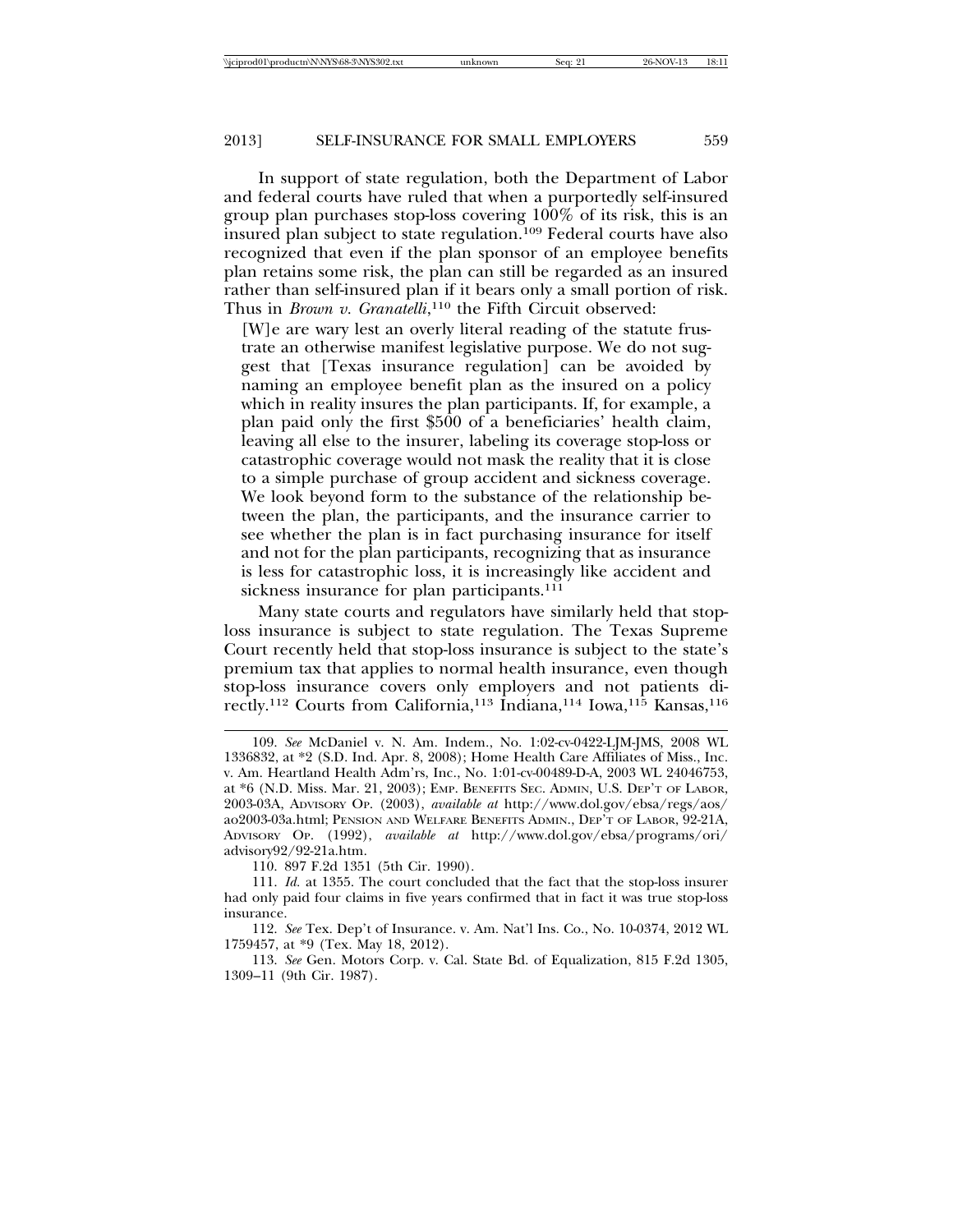Minnesota,<sup>117</sup> Missouri,<sup>118</sup> and Wisconsin<sup>119</sup> have also adopted this or very similar positions. These cases have repeatedly upheld state regulation of stop-loss health insurance based both on interpretations of governing state laws and on the absence of any pre-emption by ERISA.

The logic of the opposing argument would bar virtually any regulation of stop-loss insurance since almost all regulation creates at least some burden on employers and thus may influence employers' health benefits decisions, but clearly that is not ERISA's intent or effect. Instead ERISA was intended to preserve states' traditional authority to regulate insurance.120 Moreover, as noted above, ER-ISA nowhere expresses a right of employers to self-insure; indeed it does not even mention the term. Despite ERISA's complexity, its relevant provision—the deemer clause—is actually quite clear: the deemer clause simply expresses the technical limitation that states may not regard employers as insurers, even if they happen to bear their own insurance risk.121 This bar against regulating employers applies regardless of whether they are insured or self-insured. Declaring them self-insured is only judicial shorthand for understanding when regulation of *employees'* coverage is directed at employers rather than insurers. If employers provide workers' coverage themselves rather than purchasing it, ERISA's bar against regulating employers means that states cannot regulate *employees'* coverage. However, this bar presents no obstacle to states regulating insurance that employers purchase for themselves, such as stop-loss insurance.

This fairly clear-cut analysis is cast in doubt by *American Medical* Security Inc. v. Bartlett,<sup>122</sup> which is considered the leading case on this issue. There, the Court of Appeals for the Fourth Circuit struck Maryland's attempt to require small employers that had purchased

<sup>114.</sup> *See* Avemco Ins. Co. v. State *ex rel* McCarty, 812 N.E.2d 108, 116–17 (Ind. Ct. App. 2004).

<sup>115.</sup> *See* Magellan Health Serv., Inc. v. Highmark Life Ins. Co., 755 N.W.2d 506, 514 (Iowa 2008).

<sup>116.</sup> *See* Am. Trust Adm'ns v. Sebelius, 44 P.3d 1253, 1259 (Kan. 2002); Am. Trust Adm'ns v. Sebelius, 981 P.2d 248, 254–55 (Kan. 1997).

<sup>117.</sup> *See* BCBSM, Inc. v. Minn. Comprehensive Health Ass'n, 713 N.W.2d 41, 47–48 (Minn. Ct. App. 2006).

<sup>118.</sup> *See* Fidelity Sec. Life Ins. Co. v. Dir. of Revenue, 32 S.W.3d 527, 530–31 (Mo. 2000).

<sup>119.</sup> *See* Safeco Life Ins. Co. v. Musser, 65 F.3d 647, 652–54 (7th Cir. 1995)*.*

<sup>120.</sup> *See* 29 U.S.C. § 1144(b)(1)(2)(B) (2006).

<sup>121.</sup> *See id.* § 1144(b)(2); FMC Corp. v. Holliday, 498 U.S. 52, 61 (1990).

<sup>122.</sup> Am. Med. Sec., Inc. v. Bartlett, 111 F.3d 358, 363–365 (4th Cir. 1997).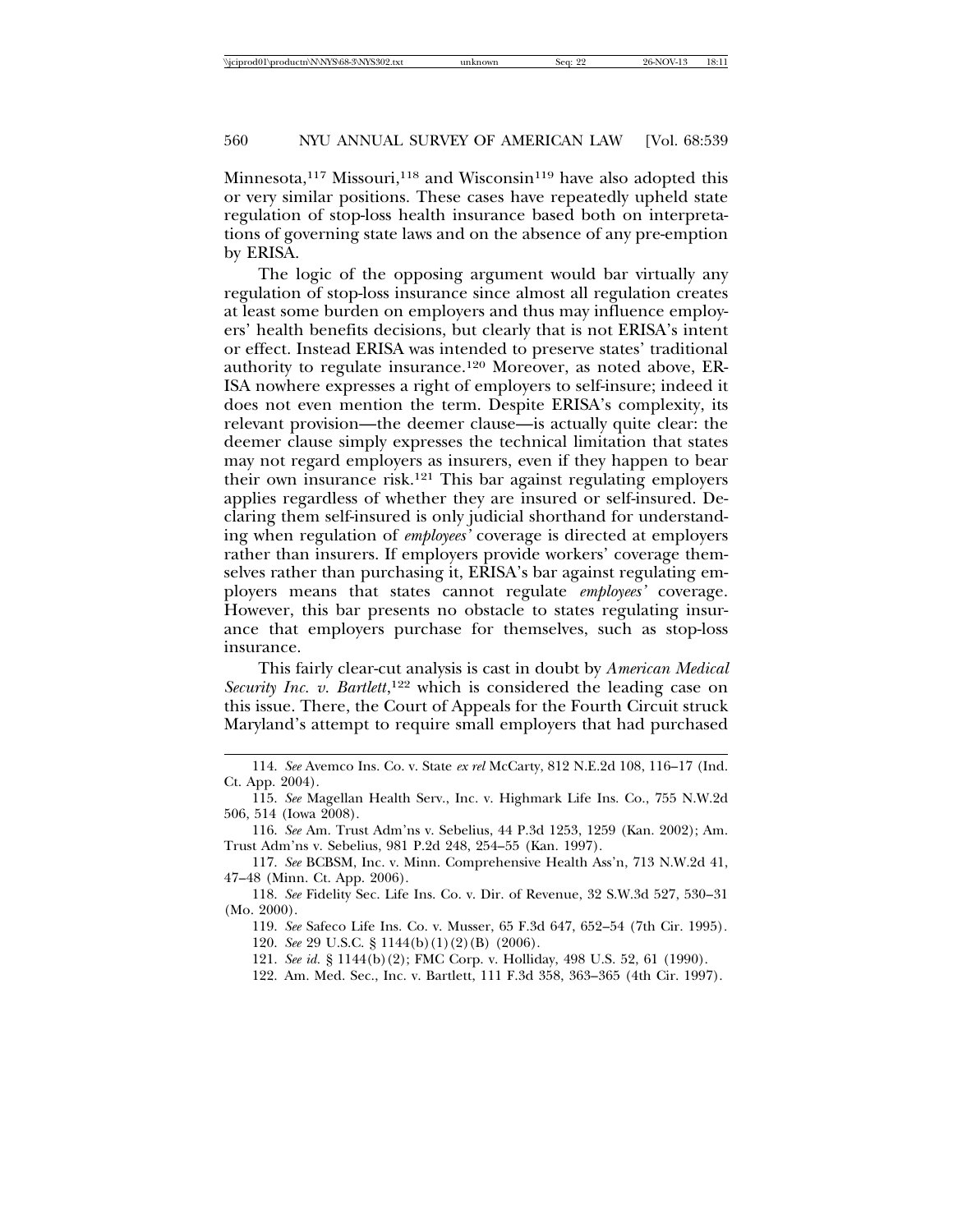stop-loss insurance plans with low attachment points to cover the same benefits mandated for ordinary health insurance. The court explained its decision by observing that the "purpose and effect" of the regulation's provisions "are directed at self-funded employee benefit plans."123 As the court explained, by "aiming at the planparticipant relationship, Maryland law violates the ERISA provision that no ERISA plan 'shall be deemed to be an insurance company . . . for purposes of any law of any State purporting to regulate insurance companies [or] insurance contracts.'<sup>"124</sup>

This precedent should not deter states from regulating stoploss insurance in similar or other ways. First, the *Bartlett* court's reasoning has been thoroughly criticized and therefore may not be convincing to other circuits. For instance, the leading and most recent scholarly analysis by Professor Korobkin suggests a bright-line rule based on whether insurers or employers are the object of regulation. Such analyses are more consistent with ERISA's purpose and easier for insurance regulators and courts to administer than rules that make pre-emption turn on whether the state's intent is to affect employers' benefits decisions.125 Therefore the fact that stoploss regulation might indirectly affect the benefits that employers provide to their workers should be legally inconsequential. The Supreme Court has stated this principle explicitly in the context of health insurance regulation,<sup>126</sup> but the same principle should apply to stop-loss regulation. The line of ERISA cases that inquire whether state law burdens employers' benefit decisions is aimed at the threshold question of whether the law "relates to" employee benefits at all,<sup>127</sup> and not at the deemer clause issue.

Another good reason for other courts to decline to follow *Bartlett* is that, since the *Bartlett* decision, the Supreme Court has broadened its interpretation of ERISA's insurance savings clause, which is the basis on which states are authorized to regulate stop-loss insurance. In 2003, the Court made "a clean break" from its earlier, narrower decisions about the scope of the insurance savings clause and

<sup>123.</sup> *Id.* at 363.

<sup>124.</sup> *Id.* at 364 (quoting 29 U.S.C. § 1144(b)(2)(B)).

<sup>125.</sup> *See* Korobkin, *supra* note 36, at 126–28.

<sup>126.</sup> *See Holliday*, 498 U.S. at 53 (explaining that "employee benefit plans that are insured are subject to indirect state insurance regulation. An insurance company that insures a plan remains [subject to] . . . state laws 'purporting to regulate insurance' . . . [despite] the deemer clause. The insurance company is therefore not relieved from state insurance regulation. The ERISA plan is consequently affected by state insurance regulations insofar as they apply to the plan's insurer.").

<sup>127.</sup> *See, e.g.*, Retail Indus. Leaders Ass'n v. Fielder, 475 F.3d 180, 191 (4th Cir. 2007).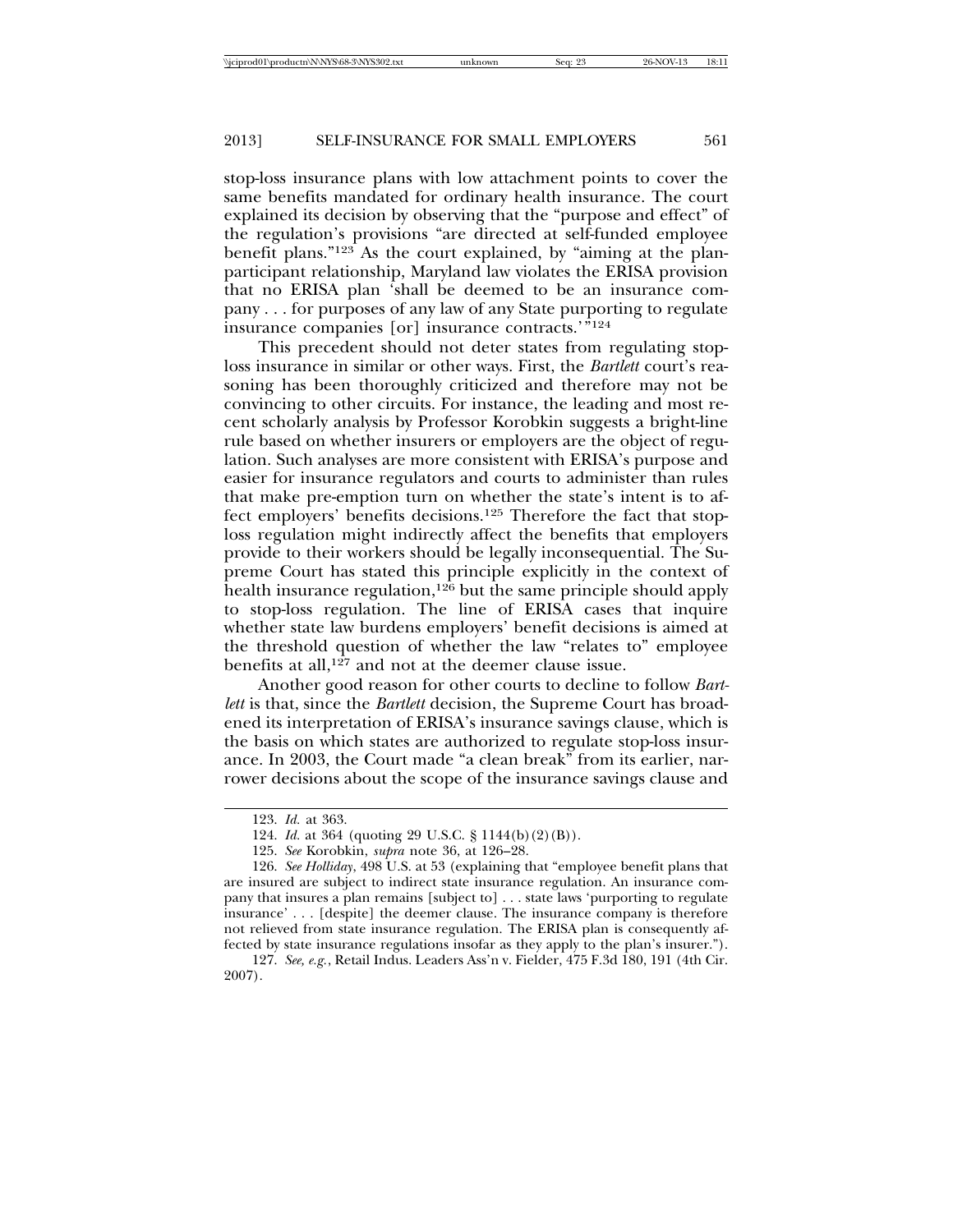endorsed a more "common sense" approach that asks whether the state law is "specifically directed toward entities engaged in insurance," and whether the state law "substantially affect[s] the risk pooling arrangement between the insurer and the insured."<sup>128</sup>

States can also avoid the *Bartlett* precedent by writing their stop-loss laws to avoid the red flags that caused that court to reject Maryland's particular statute. Preemption under ERISA depends on precise analysis of the technical statutory or regulatory language. Therefore laws that appear to have largely the same intent and effect can fall on different sides of the preemption line depending entirely on seemingly minor differences in their exact wording. In Maryland for instance, the state revised its stop-loss law to avoid any mention of employers' decisions regarding mandated benefits. It adopted a version of the revised NAIC Model Act described above, which simply forbids insurers from selling stop-loss with an attachment point below \$10,000.129 Because the law targets only insurers and makes no reference to employers, it, like the NAIC Model Act, is thought to avoid any preemption problems.130 In fact state laws based on this act have never been challenged in court.

#### *B. Federal Responses*

Although the states clearly have the authority to deal with the problems posed by the proliferation of self-insured plans in the small-group market, a better solution might be a federal response. A federal solution would avoid any questions of ERISA preemption, and would also obviate the need for fifty state legislatures to act independently to address the problem. Given the political division and gridlock that currently affect many state legislatures as well as the disinclination of many states to facilitate the smooth functioning of the ACA, federal action, if possible, is preferable.

Under federal law, prohibiting the sale of stop-loss insurance would appear to require congressional action, but federal agencies have other bases for regulatory authority. The ACA uses the term "self-insured" repeatedly, without definition, and the Secretary of Health and Human Services ("HHS") has full authority to promulgate regulations defining the term.131 Moreover, the Secretary has

<sup>128.</sup> Ky. Ass'n of Health Plans v. Miller, 538 U.S. 329, 339–42 (2003).

<sup>129.</sup> MD. CODE ANN., INS. § 15-129 (LexisNexis 2011).

<sup>130.</sup> Knowledgeable sources whom we consulted confidentially in August 2011 believe that U.S. Department of Labor officials provided the NAIC informal guidance that its revised Model Act would not be preempted.

<sup>131.</sup> The Secretary has authority under ACA § 1311(a) and 42 U.S.C. § 300gg-92 to define terms under the ACA and the Public Health Services Act.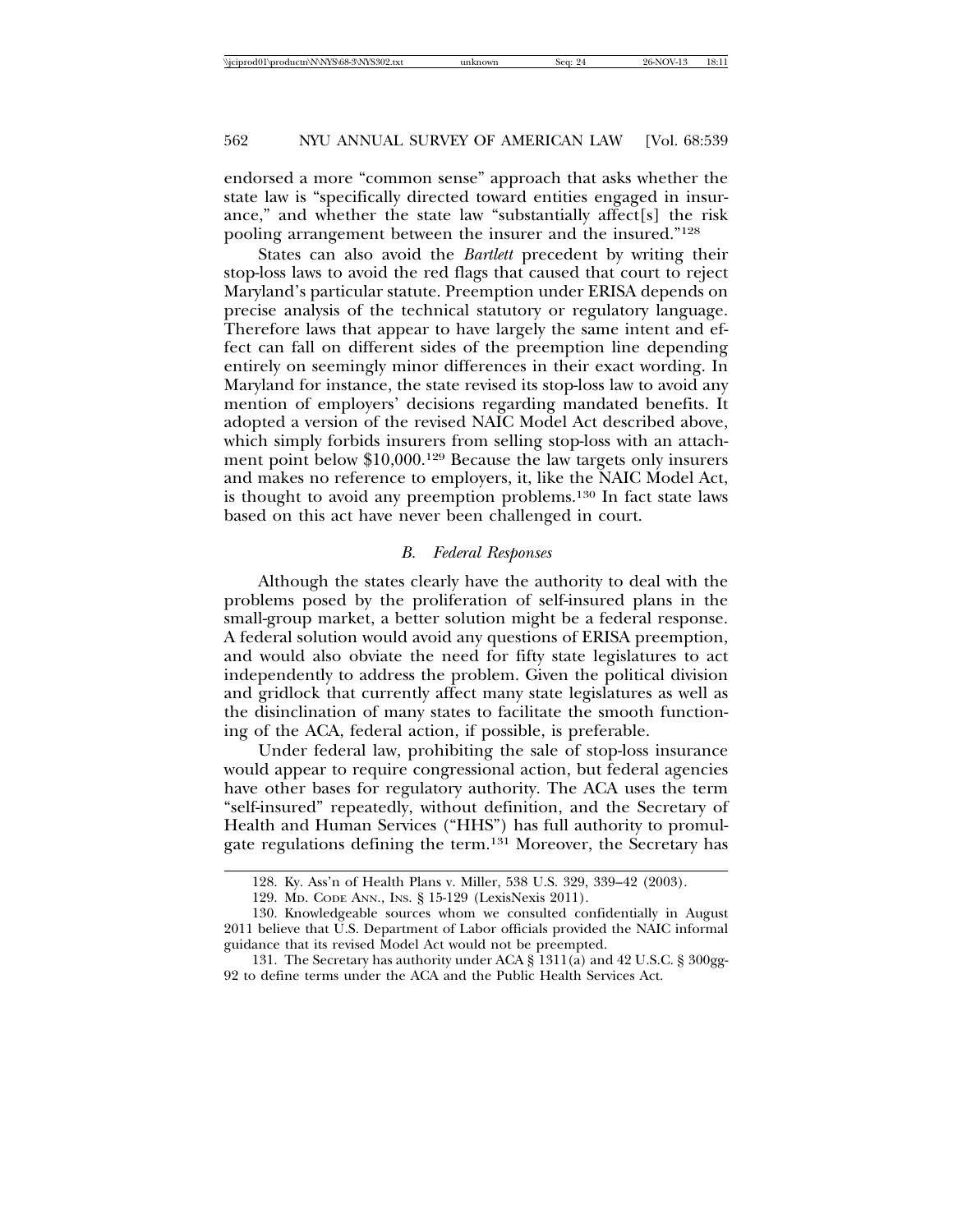authority to define the term "health insurance issuer," which also is used throughout the ACA to describe entities subject to the ACA insurance reforms.132 The law broadly defines this term as "an insurance company, insurance service, or insurance organization . . . which is licensed to engage in the business of insurance in a State."133 This describes stop-loss insurers and so the Secretary has authority to clarify which stop-loss insurers qualify as "health insurance issuers." The definition is key, as a number of important provisions of the ACA, such as the essential health benefits requirement, only apply to "issuers" and thus by implication not to self-insured plans.

Federal regulations drafted by HHS should be developed in coordination with the Department of Labor, which has authority to promulgate regulations defining terms under ERISA,134 and the Department of the Treasury, the only agency that currently has regulations defining "self-insured." These agencies have indicated their interest in considering just such a move by issuing a joint "Request for Information Regarding Stop Loss Insurance" in spring 2012.135 The request seeks information about the prevalence and nature of self-insured arrangements for medium and small groups, including attachment point levels, and trends in the market in response to the ACA.

Federal definitions of "self-insured" and of "issuer" should recognize that a plan is not self-insured unless the plan sponsor in fact bears substantial risk for claims for which the plan is responsible. Such a definition would build on the Internal Revenue Service's current regulation, which defines a self-insured plan as one that "does not involve the shifting of risk to an unrelated third party."136 As noted above, the Department of Labor has concluded that an arrangement in which a purportedly self-insured group plan purchases 100% stop-loss coverage is not self-insured, but rather an insured plan subject to state regulation.<sup>137</sup> Federal courts also acknowledge that an employee benefits plan with 100% stop-loss cov-

<sup>132.</sup> ACA § 1311(a); *see also* 42 U.S.C. § 300gg-92.

<sup>133. 42</sup> U.S.C. § 300gg-91(b)(2). The current regulatory definition simply repeats this definition. 45 C.F.R. § 144.103 (2012).

<sup>134.</sup> *See* 29 U.S.C. § 1135 (2006).

<sup>135.</sup> Request for Information Regarding Stop Loss Insurance, 77 Fed. Reg. 25788 (May 1, 2012), *available at* http://webapps.dol.gov/FederalRegister/Html Display.aspx?DocId=26054&AgencyId=8&DocumentType=3.

<sup>136.</sup> Treas. Reg. § 1.105–11(b)(ii) (2012) (implementing IRC § 105(h)).

<sup>137.</sup> *See* EMP. BENEFITS SEC. ADMIN, U.S. DEP'T OF LABOR, 2003-03A, *supra* note 109; PENSION AND WELFARE BENEFITS ADMIN., DEP'T OF LABOR, 92-21A, *supra* note 109.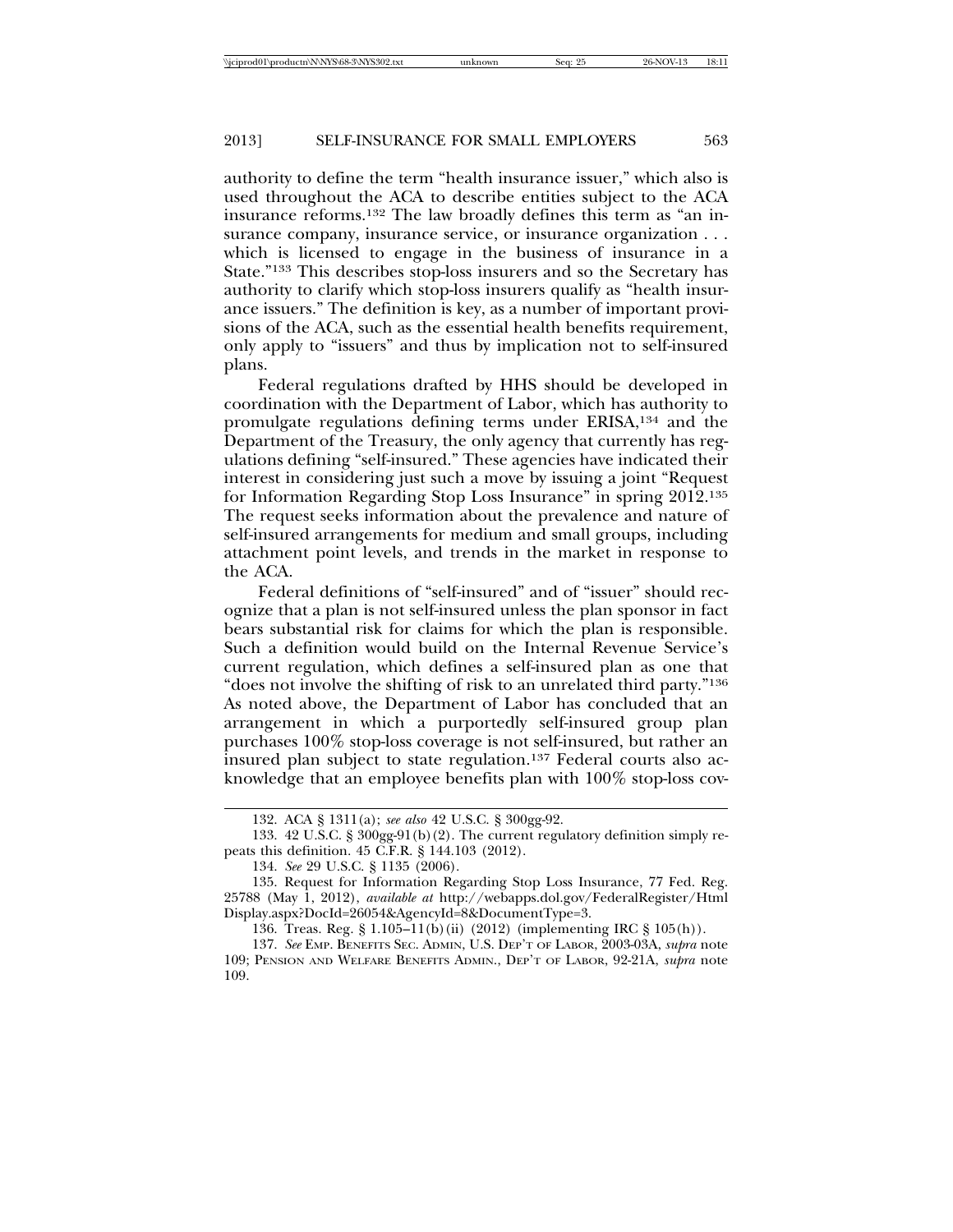erage is an insured and not a self-insured plan.138 Beyond this, federal courts have recognized that even if the plan sponsor retains risk, the plan can still be an insured rather than self-insured plan if too little risk is borne by the plan itself.139

The federal agencies authorized to issue regulations and definitions under the ACA are capable, both legally and practically, of defining when enough risk is transferred to an insurer for a plan to be considered insured rather than self-insured. Federal agencies could use an updated version of the approach taken by the NAIC and the states described above or set a minimum attachment point based on stop-loss policies typically purchased by larger employers. Another conceptually coherent approach would be to determine whether an employer's plan retains a substantial majority of the risk of claims. This approach would allow attachment points for stoploss coverage to vary, so long as they are high enough to ensure that most of the actuarial risk under a particular plan is borne by the employer or plan sponsor.

Under either approach, coverage that is not genuinely self-insured would become subject to all requirements of the ACA that pertain to issuers. Thus insurers that sell to groups whose retained risk falls below the definitional threshold would have to comply with all requirements of the ACA that apply to health insurance issuers, regardless of whether the policy is nominally written as a stop-loss or fully-insured plan. If an insurer writes "stop-loss" insurance for a group that does not qualify as self-insured, the insurer would, for example, have to comply with medical loss ratio requirements and justify unreasonable premium increases. The insurer also would not be allowed to impose annual or lifetime limits and would have to cover preventive services and provide the essential health benefits package to small groups.

A federal definition of "self-insured" that requires a self-insured plan to actually bear substantial risk makes sense from a public policy perspective. As noted at the outset, a major goal of the ACA was to ensure consumer protections and end risk underwriting in the small-group market. Requiring a group-plan sponsor to actually bear substantial risk, either as a proportion of total risk or by maintaining higher minimum stop-loss attachment points, would ensure that employees of small employers enjoy the protections in-

<sup>138.</sup> McDaniel v. N. Am. Indem., No. 1:02-cv-0422-LJM-JMS, 2008 WL 1336832, at \*2 (S.D. Ind. Apr. 8, 2008); Home Health Care Affiliates of Miss., Inc. v. Am. Heartland Health Adm'rs, Inc., No. 1:01-cv-00489-D-A, 2003 WL 24046753, at \*6 (N.D. Miss. Mar. 21, 2003).

<sup>139.</sup> Brown v. Granatelli, 897 F.2d 1351, 1355 (5th Cir. 1990).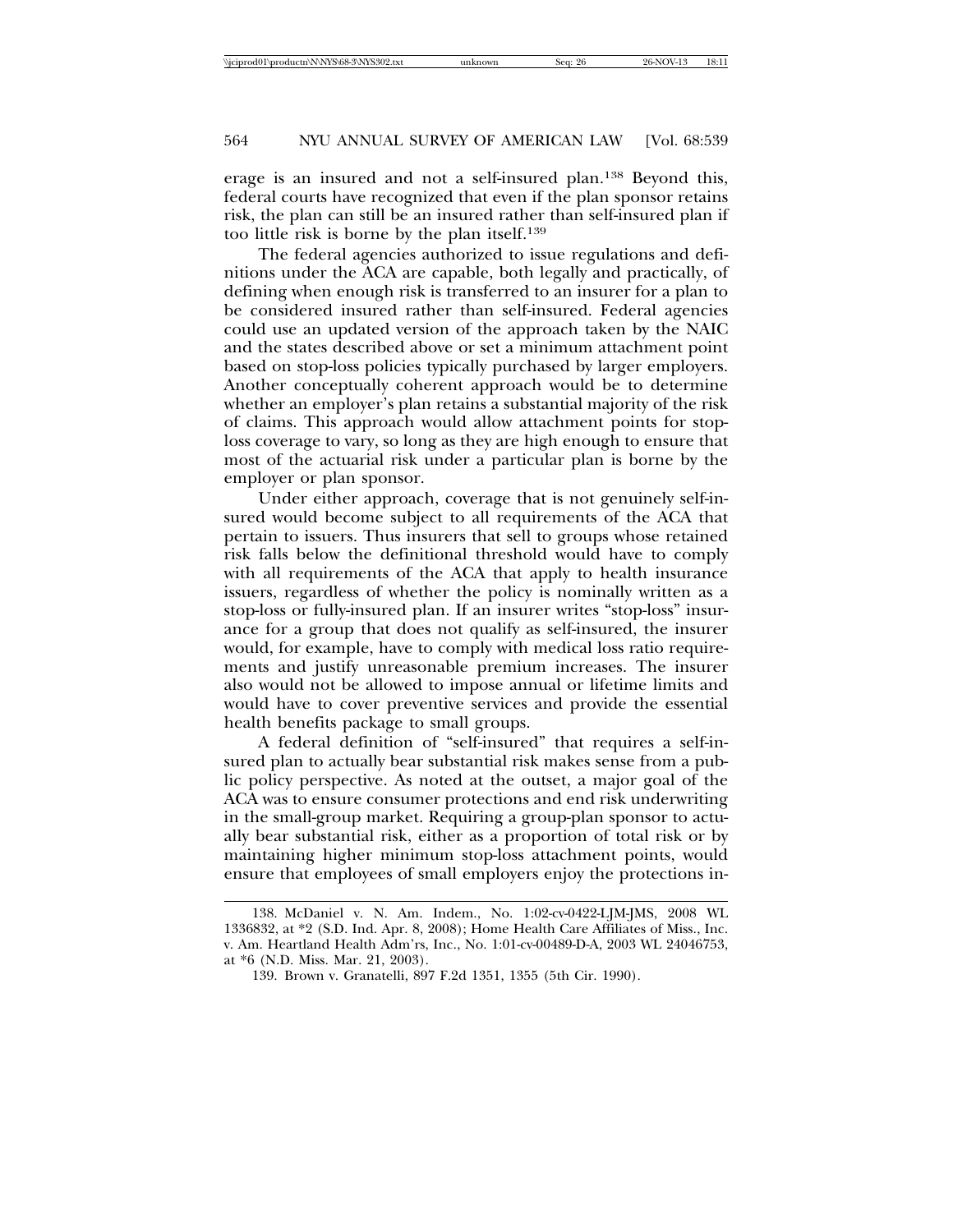tended by the ACA. It would also protect the exchanges and the small-group market generally from the risk of adverse selection. Large plans could still self-insure—nothing would be fixed that is not broken—but the small-group market would not be further broken.

# **CONCLUSION**

Two central goals of the ACA are to ensure health insurance consumers adequate coverage and to end risk selection by insurance companies in the small-group market. The ACA fails, however, to extend a number of its significant small-group protections to selfinsured plans. If small-group plans that are insured through stoploss coverage against any substantial risk can claim to be self-insured, both the consumer protections and the risk underwriting prohibitions of the ACA will be greatly undermined. Both the state and the federal governments have the ability to address this problem. They must do so if the ACA is to attain its promise.